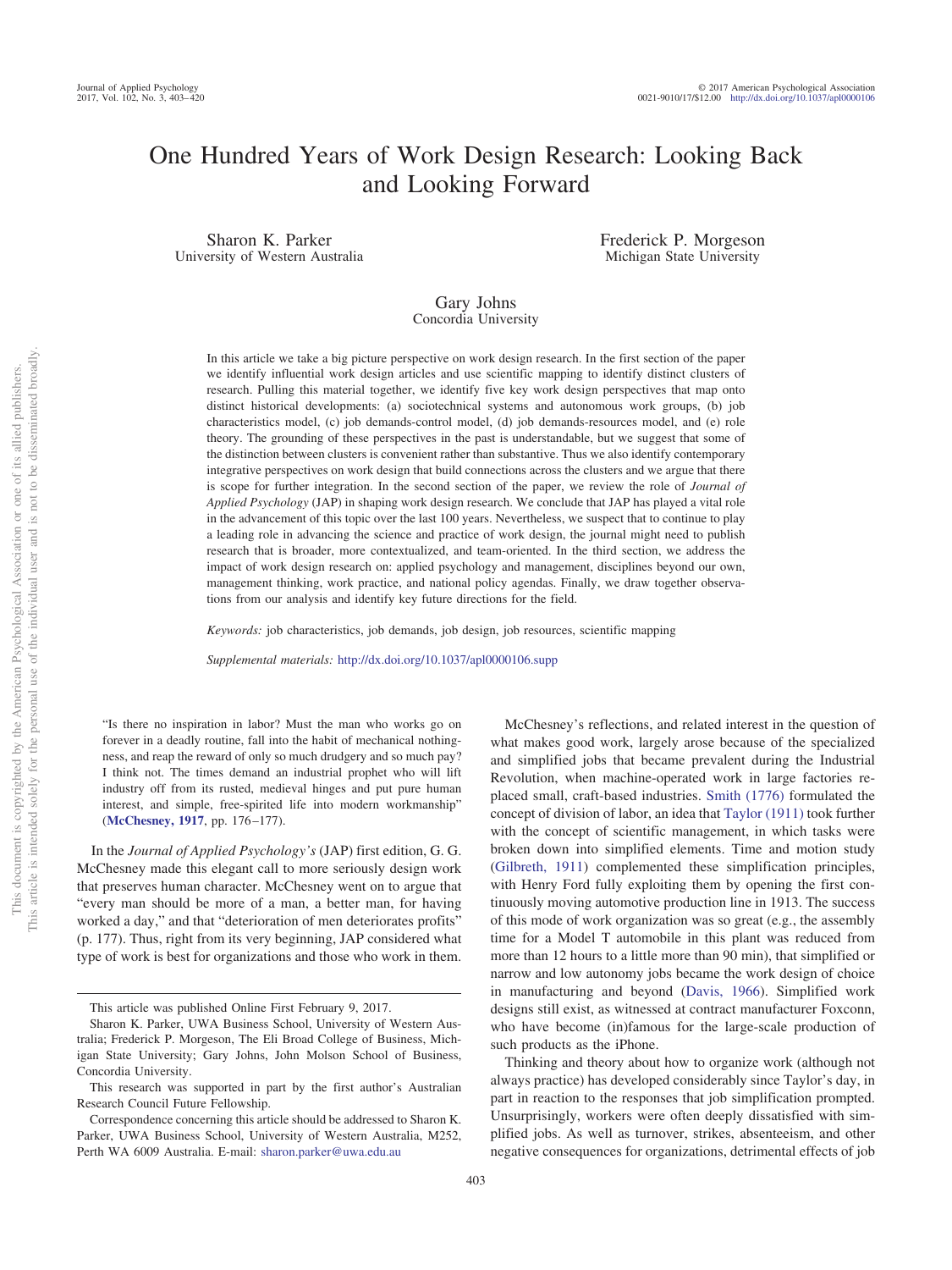simplification on employees' mental health and job satisfaction began to be documented (e.g., [Fraser, 1947\)](#page-14-2). These studies were influenced by the Hawthorne studies (e.g., [Roethlisberger & Dick](#page-16-2)[son, 1939\)](#page-16-2) and occurred at a time when there was a flourishing of thinking on motivation, such as that seen in [McGregor's \(1960\)](#page-15-1) theory X and Y. Over time, the more specific field of research known as job design, and more recently work design, emerged. Empirical work has since flourished. Indeed, there are now more than 17,000 published articles on the topic of work design.

Our goal in this article is to take stock of this vast corpus of research and to examine the role of JAP in shaping its development. As we elaborate, much evidence shows that work design affects health and economic outcomes for individuals, teams, and organizations. At the same time, radical shifts occurring in today's organizations have profound implications for people and their work. In short, work design matters, and we must keep it front and center in the field of applied psychology. We hope the current article helps with this endeavor.

In the first substantive section of the paper, we map where work design research is at and how it got to be there. In the second section, given the 100th anniversary of this journal, we assess JAP's contribution to the field of work design. We show how, although the number of articles published in JAP on work design remains relatively low, the journal has published many of the key articles in the field (throughout, articles published in JAP are noted with bold font). But we also note how the wider field of work design research has benefited from additional perspectives that emphasize work organization for system and team effectiveness and that reflect contemporary changes in the workplace. Work design has been (and should be) a topic that is tightly linked to application. Hence in the third section of the paper, we comment on the extent to which work design concepts are influential in shaping management thinking, are adopted in practice, and are considered at the national policy level. We agree with Peter Warr and Toby Wall who observed over 40 years ago that "work will always matter to people... they will always love it and hate it... society should help people love it more than hate it" [\(Warr & Wall,](#page-17-0) [1975,](#page-17-0) p. 11). Finally, we identify key further directions for the field.

Before we proceed, it is important to define job and work design. A typical definition of a job is "an aggregation of tasks assigned to a worker" (**[Wong & Campion, 1991](#page-17-1)**). From this perspective, job design refers to the content and organization of tasks. However, scholars have recognized that individuals at work not only execute assigned static tasks, but they also engage in emergent, social, and sometimes self-initiated activities; that is, people can enact flexible work roles [\(Ilgen & Hollenbeck, 1991\)](#page-15-2). The term *work design* has increasingly been used to capture this broader perspective. *[Parker \(2014\)](#page-16-3)* defined work design as, "the content and organization of one's work tasks, activities, relationships, and responsibilities," and [Morgeson and Humphrey \(2008,](#page-16-4) p. 47) defined it as "the study, creation, and modification of the composition, content, structure, and environment within which jobs and roles are enacted." These broader definitions recognize that work design can be in part crafted by the incumbent, and they allow for work design to be considered at the team level. To help the reader navigate the topic of work design, we provide a glossary of key terms (see online supplemental material [Resource 1]).

It is also pertinent to observe that although most research in this field focuses on work design as an independent variable, we include in our analysis studies that consider work design as a moderator, as a mediator, and as an outcome of top-down forces (e.g., technology, leadership) or bottom-up processes initiated by the incumbent (e.g., proactivity, crafting).

## **Mapping the Field**

To make sense of the vast work design literature, we first identified the 35 most important journal articles. Second, we mapped the research using bibliographic techniques. Online supplemental material (Resource 2) explains both of these analyses in greater depth.

To identify the most important work design articles, we focused on 5708 journal articles on the topic of work design within the field of management and psychology identified using a broad set of search terms. We narrowed this list further by including only those articles published before 2010 that had at least 100 citations (Web of Science), and those between 2010 and 2015 identified as 'highly cited' papers. From this list of more than 500 articles, we identified those influential articles that took the field in new directions. In making these judgments, we did not rely on citations alone because of citations' temporal bias (underestimating the impact of both very early articles and more recent articles), their cultural bias, and because citations do not differentiate the type of influence. Regarding the latter, many highly cited work design articles support the field in important ways, such as via measure development or synthesis of studies, but they do not move the field in a new direction. Many highly cited articles also apply work design theory, rather than develop it, such as a meta-analysis of home-work conflict that identifies work design as one of the many antecedents. We settled on 35 articles for which we had good consensus (see [Table 1,](#page-2-0) which shows these articles in chronological order of their appearance in the literature). When these articles are cited in the subsequent text, we use italics to indicate they are one of the especially influential articles and we use bold italics to indicate the influential article is published in JAP.

Second, we conducted a bibliographic analysis on the 5708 work design studies published in the management/psychology fields. We used the well-established technique of scientific mapping [\(Waltman, van Eck, & Noyons, 2010\)](#page-17-2) to analyze and create visual representations of topics and relationships between topics within a particular field. Relative to meta-analyses that focus on specific topics, scientific maps "have the capability to zoom out further, and empirically capture the relationships between multiple topic areas" [\(Lee et al., 2014,](#page-15-3) p. 340). We used a VOS (visualization of similarities) program, which has been demonstrated to provide a better representation of the underlying data set than maps constructed using multidimensional scaling approaches [\(van Eck](#page-17-3) [et al., 2010\)](#page-17-3). After extracting noun phrases (or terms) that occur in the abstract or title of articles, the program computed the relevance of terms and assessed their co-occurrence with related terms. Association strength measures were then used as input for visual mapping, creating a two-dimensional depiction of term relatedness.

From the scientific mapping analysis, we identified five clusters of work design research [\(Figure 1;](#page-3-0) and see online supplemental material [Resource 2], Table A), with each cluster containing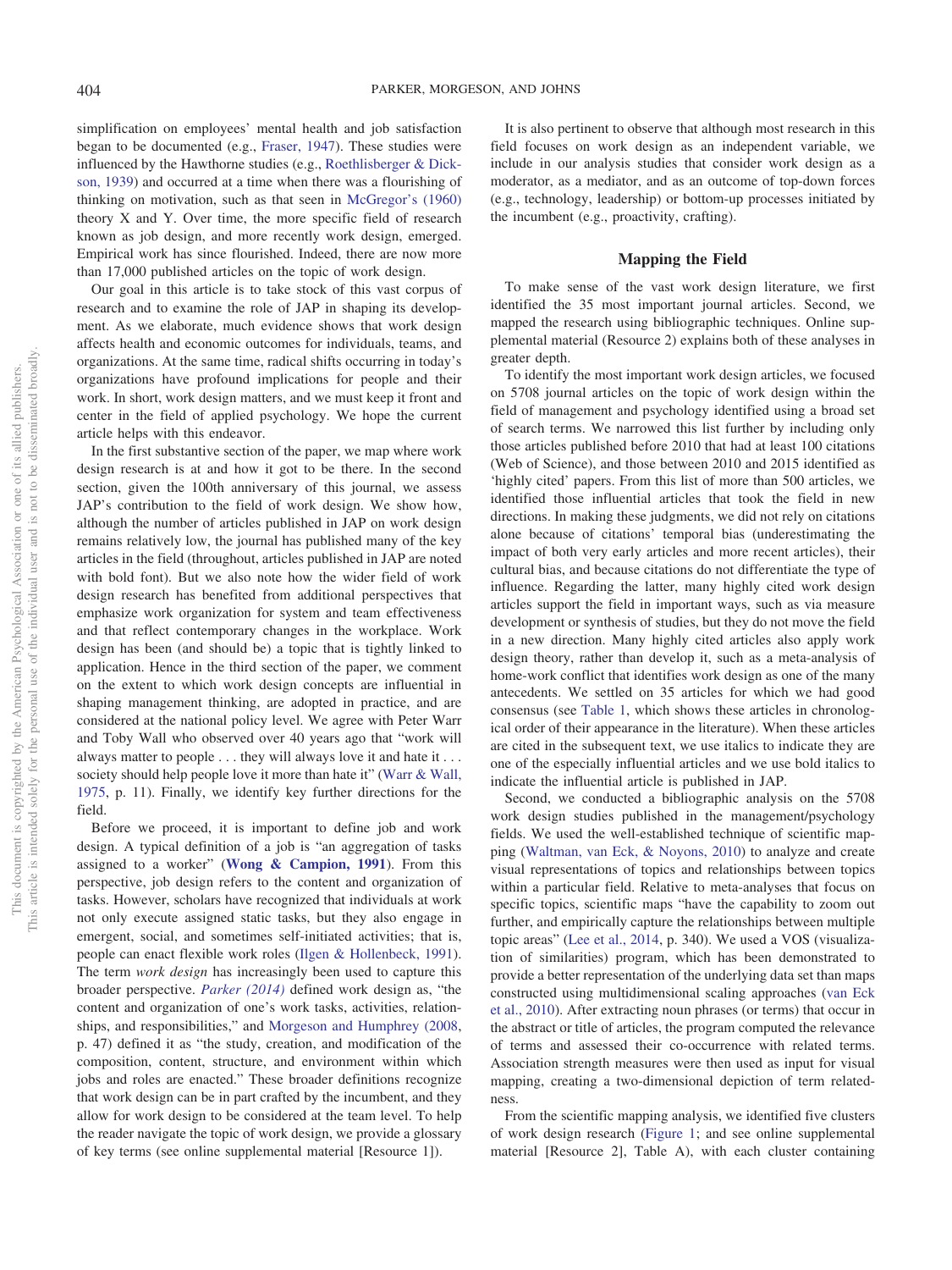This document is copyrighted by the American Psychological Association or one of its allied publishers. This article is intended solely for the personal use of the individual user and is not to be disseminated broadly.

This document is copyrighted by the American Psychological Association or one of its allied publishers.<br>This article is intended solely for the personal use of the individual user and is not to be disseminated broadly.

<span id="page-2-0"></span>

| Article                                                                                                                                                                                                                                                                                                                            | <b>GS</b>      | WoS         |
|------------------------------------------------------------------------------------------------------------------------------------------------------------------------------------------------------------------------------------------------------------------------------------------------------------------------------------|----------------|-------------|
| 1. Trist, E. L., & Bamforth, K. W. (1951). Some social and psychological consequences of the Longwall method. Human                                                                                                                                                                                                                | 2407           |             |
| <i>Relations</i> , 4, 3–38.<br>2. Herzberg, F. (1966). One more time: How do you motivate employees? <i>Harvard Business Review</i> . [reprinted in 2003, Best of<br>HBR; also published in New York: The Leader Manager, 433–448]                                                                                                 | 753/1120 50/94 |             |
| 3. Rizzo, J. R., House, R. J., & Lirtzman, S. I. (1970). Role conflict and ambiguity in complex organizations. Administrative<br>Science Quarterly, 15, 150–163.                                                                                                                                                                   | 3941           | 1690        |
| 4. Hackman, J. R., & Lawler, E. E. (1971). Employee reactions to job characteristics. Journal of Applied Psychology<br>Monograph, 55, 259-286.                                                                                                                                                                                     | 2753           | 1010        |
| 5. Hackman, J. R., & Oldham, G. R. (1975). Development of the job diagnostic survey. Journal of Applied Psychology, 60,<br>$159 - 170.$                                                                                                                                                                                            | 5963           | 1961        |
| 6. Cherns, A. (1976). The principles of sociotechnical design. <i>Human Relations</i> , 29, 783–792.<br>7. Hackman, J. R., Oldham, G. R. (1976). Motivation through the design of work: test of a theory. Organizational Behavior and<br>Human Performance, 16, 250-279.                                                           | 854<br>6006    | 234<br>1809 |
| 8. Cummings, T. G. (1978). Self-regulating work groups: A socio-technical synthesis. Academy of Management Review, 3, 625–<br>634.                                                                                                                                                                                                 | 529            |             |
| 9. Salancik, G. R., & Pfeffer, J. (1978). A social information processing approach to job attitudes and task design. Administrative<br>Science Quarterly, 23, 224–253.                                                                                                                                                             | 3054           | 1372        |
| 10. Karasek, R. A. Jr. (1979). Job demands, job decision latitude, and mental strain: Implications for job redesign. Administrative<br>Science Quarterly, 24, 285-308                                                                                                                                                              | 8345           | 3477        |
| 11. Campion, M. A., & Thayer, P. W. (1985). Development and field evaluation of an interdisciplinary measure of job<br>design. Journal of Applied Psychology, 70, 29-43.                                                                                                                                                           | 197            | 55          |
| 12. Kohn, M. L., & Schooler, C. (1982). Job conditions and personality: A longitudinal assessment of their reciprocal effects.<br>American Journal of Sociology, 87, 1257-1286.                                                                                                                                                    | 752            | 361         |
| 13. Kiggundu, M. N. (1983). Task interdependence and job design: Test of a theory. Organizational Behavior and Human<br>Performance, 31, 145-172.                                                                                                                                                                                  | 289            | 121         |
| 14. Wall, T. D., Kemp, N. J., Jackson, P. R., & Clegg, C. W. (1986). Outcomes of autonomous workgroups: A long-term field                                                                                                                                                                                                          | 515            | 206         |
| experiment. Academy of Management Journal, 29, 280-304.<br>15. Fried, Y., & Ferris, G. R. (1987). The validity of the job characteristics model: A review and meta-analysis. <i>Personnel</i><br>Psychology, 40, 287-322.                                                                                                          | 1388           | 514         |
| 16. Marmot, M. G., Stansfeld, S., Patel, C., North, F., Head, J., White, I., & Smith, G. D. (1991). Health inequalities among British<br>civil servants: The Whitehall II study. The Lancet, 337, 1387-1393.                                                                                                                       | 2822           | 1571        |
| 17. Dean, J. W., & Snell, S. A. (1991). Integrated manufacturing and job design: moderating effects of organizational inertia.<br>Academy of Management Journal, 34, 776-804.                                                                                                                                                      | 425            | 180         |
| 18. Campion, M. A., Medsker, G. J., & Higgs, A. C. (1993). Relations between work group characteristics and effectiveness:<br>Implications for designing effective work groups. Personnel Psychology, 46, 823–847.                                                                                                                 | 2114           | 688         |
| 19. Barker, J. R. (1993). Tightening the iron cage: Concertive control in self-managing teams. Administrative Science Quarterly, 38,<br>408-437.                                                                                                                                                                                   | 2177           | 706         |
| 20. Jackson, P. R., Wall, T. D., Martin, R., & Davids, K. (1993). New measures of job control, cognitive demand, and<br>production responsibility. Journal of Applied Psychology, 78, 753.                                                                                                                                         | 441            | 201         |
| 21. Warr, P. (1994). A conceptual framework for the study of work and mental health. Work & Stress, 8, 84–97.<br>22. Xie, J. L., & Johns, G. (1995). Job scope and stress: Can job scope be too high? Academy of Management Journal, 38, 1288–<br>1309.                                                                            | 417<br>326     | 150<br>148  |
| 23. Parker, S. K., Wall, T. D., & Jackson, P. R. (1997). That's not my job: Developing flexible employee work orientations.<br>Academy of Management Journal, 40, 899-929.                                                                                                                                                         | 403            | 151         |
| 24. Parker, S. K. (1998). Enhancing role breadth self-efficacy: The roles of job enrichment and other organizational<br>interventions. Journal of Applied Psychology, 83, 835-852.                                                                                                                                                 | 560            | 242         |
| 25. Parker, S. K., Wall, T. D., & Cordery, J. L. (2001). Future work design research and practice: Towards an elaborated model of<br>work design. Journal of Occupational and Organizational Psychology, 74, 413-440.                                                                                                              | 396            | 149         |
| 26. Wrzesniewski, A., & Dutton, J. E. (2001). Crafting a job: Revisioning employees as active crafters of their work. Academy of<br>Management Review, 26, 179-201.                                                                                                                                                                | 1259           | 498         |
| 27. Demerouti, E., Bakker, A. B., Nachreiner, F., & Schaufeli, W. B. (2001). The job demands-resources model of burnout.<br>Journal of Applied Psychology, 86, 499–512.                                                                                                                                                            | 3291           | 1178        |
| 28. Bond, F. W., & Bunce, D. (2003). The role of acceptance and job control in mental health, job satisfaction, and work<br>performance. Journal of Applied Psychology, 88, 1057-1067.                                                                                                                                             | 511            | 186         |
| 29. Morgeson, F. P., & Humphrey, S. E. (2006). The Work Design Questionnaire (WDQ): Developing and validating a<br>comprehensive measure for assessing job design and the nature of work. Journal of Applied Psychology, 91, 1321-1339.                                                                                            | 721            | 290         |
| 30. Sonnentag, S., & Zijlstra, F. R. (2006). Job characteristics and off-job activities as predictors of need for recovery, well-                                                                                                                                                                                                  | 349            | 176         |
| being, and fatigue. <i>Journal of Applied Psychology</i> , 91, 330–350.<br>31. Humphrey, S. E., Nahrgang, J. D., Morgeson, F. P. (2007). Integrating motivational, social, and contextual work design<br>features: a meta-analytic summary and theoretical extension of the work design literature. Journal of Applied Psychology, | 741            | 316         |
| 92, 1332–1356.                                                                                                                                                                                                                                                                                                                     |                |             |
| 32. Frese, M., Garst, H., & Fay, D. (2007). Making things happen: Reciprocal relationships between work characteristics and<br>personal initiative in a four-wave longitudinal structural equation model. <i>Journal of Applied Psychology</i> , 92, 1084–1102.                                                                    | 253            | 119         |
| 33. Grant, A. M. (2007). Relational job design and the motivation to make a prosocial difference. Academy of Management Review,<br>32, 393-417.                                                                                                                                                                                    | 602            | 261         |

(*table continues*)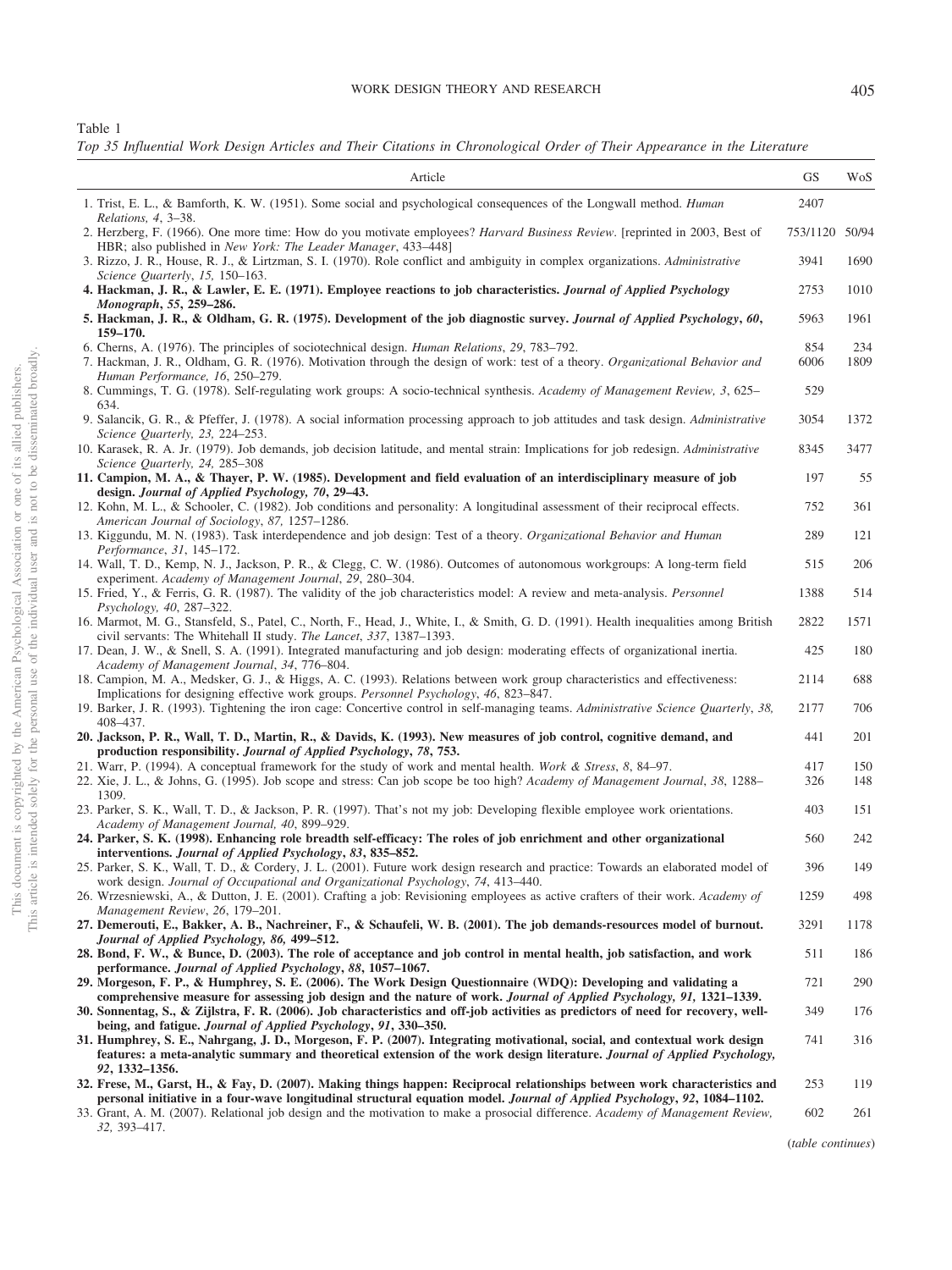Table 1 (*continued*)

| Article                                                                                                                                                                                         | GS. | WoS |
|-------------------------------------------------------------------------------------------------------------------------------------------------------------------------------------------------|-----|-----|
| 34. Grant, A. M. (2008). The significance of task significance: Job performance effects, relational mechanisms, and boundary<br>conditions. <i>Journal of Applied Psychology</i> , 93, 108–124. | 351 | 148 |
| 35. Parker, S. K. (2014). Beyond motivation: Job and work design for development, health, ambidexterity, and more. Annual Review<br>of Psychology, $65, 661-691$ .                              | 27  | - 6 |

*Note*. Citation data obtained on November 29, 2015 from GS (Google Scholar) and WOS (Web of Science). Bold indicates the article is published in the *Journal of Applied Psychology.*

strongly associated terms. Interestingly, each cluster maps closely onto a particular historical perspective on work design. Thus, the first and largest cluster of topics (red,  $N = 235$  terms), labeled *sociotechnical systems and autonomous work groups*, reflects research emerging out of the sociotechnical systems perspective, including research on autonomous work groups. The second largest cluster (green,  $N = 130$  terms), *job characteristics*, maps on to the highly influential job characteristics model of work design. The third cluster (blue,  $N = 101$  terms), *job demands-control*, covers research topics spurred by *[Karasek's](#page-15-4)* (*1979*) job demands-control model (e.g., job demand, work condition, decision latitude, physical demand, risk factor, psychosocial work environment, strain, job stress, depression, heart rate, physical symptoms, pain, musculoskeletal injuries, and smoking). The fourth cluster (pink,  $N =$ 65 terms; labeled *job demands-resources*) includes research on job demands (work load, role overload, work hour, job security, emotional demands, work pressure, hindrance) and job/personal resources (job resources, self-esteem, optimism, conservation). What distinguishes this cluster from the job demands-control one is its focus on the outcomes of engagement (absorption, dedication, personal accomplishment, vigor) as well as burnout (depersonalization, exhaustion, cynicism). The final cluster focuses on the more specific role demands of role conflict, role ambiguity, and role overload, which in turn arose out of sociological and social psychological theories on roles. This distinct history is reflected in the fact that these role variables form a separate cluster in the scientific map (yellow,  $N = 92$  terms, labeled *role theory*).

Next we elaborate each of the five work design perspectives that are reflected in discrete clusters in the scientific map, as well as some of the more contemporary work design perspectives that are not yet reflected as discrete clusters in the scientific map.

#### **Sociotechnical Systems and Autonomous Work Groups**

Early medical studies identified psychological and social factors as causing sickness among coal miners (e.g., [Halliday, 1948\)](#page-14-3), but it took *[Trist and Bamforth](#page-17-4)* (*1951*) to link these problems to the way that work was designed. As these researchers observed, the traditional "hand-got" method of mining, in which small groups of self-managing and multiskilled colliers contracted with management to work a small coal face, was replaced by a mass production or "longwall" approach. The latter involved new technology (e.g.,



<span id="page-3-0"></span>*Figure 1.* Cluster map of work design research in psychology/management journals.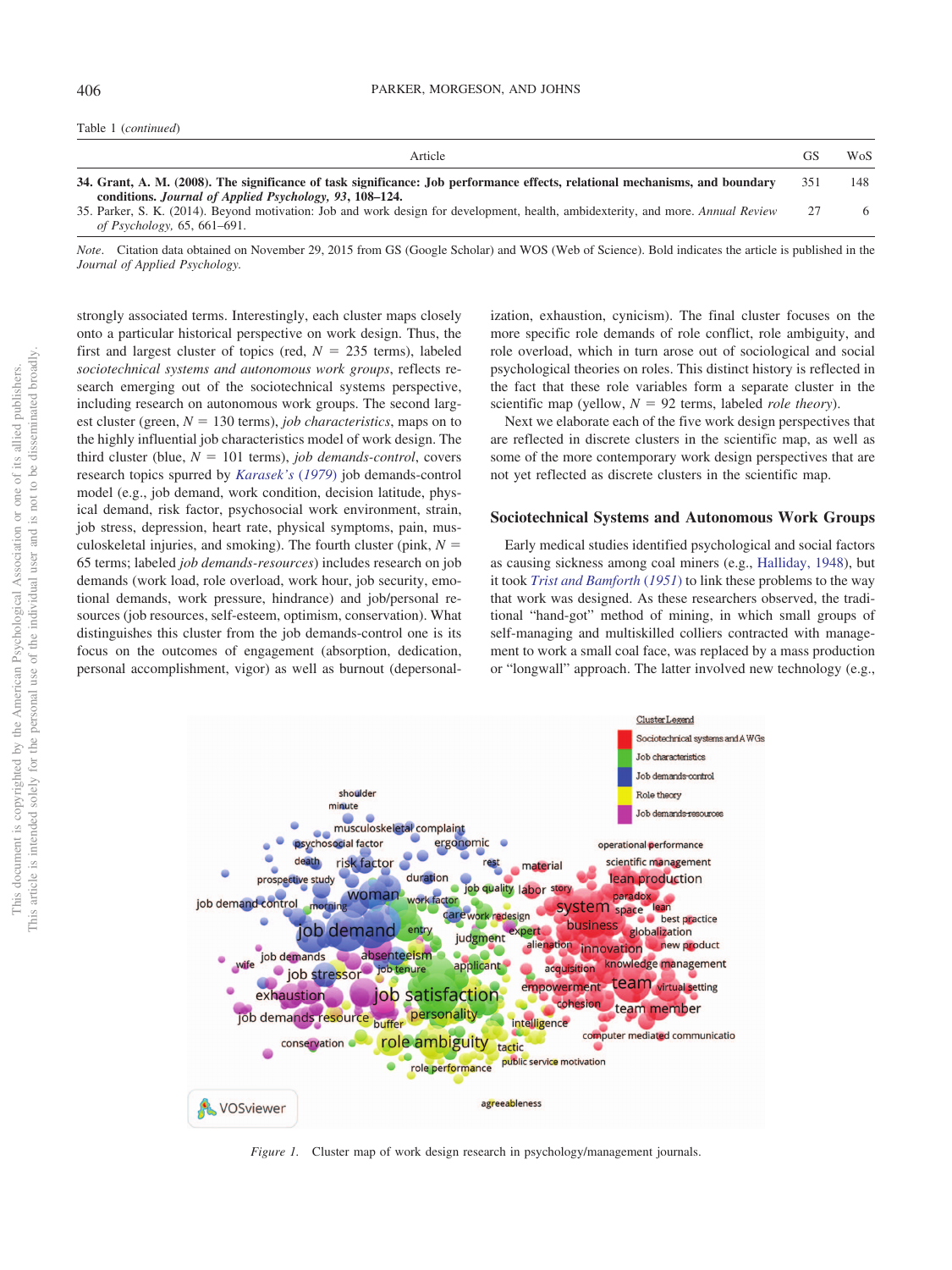conveyor belts) as well as a new social organization of work (40 to 50 men worked a long coal seam, each carrying out one task, managed by a set of deputies). The unpredictable conditions underground contradicted with the rigid work sequencing, creating conflict and causing a plummet in productivity. Later, [Trist, Sus](#page-17-5)[man, and Brown \(1977\)](#page-17-5) observed that the destructive effects of the longwall method were alleviated when groups of miners found a way to autonomously complete whole tasks. Similar studies in Indian textile mills showed the benefits of optimizing both social and technical aspects of work [\(Rice, 1958\)](#page-16-5), in what became known as the "sociotechnical systems" approach (*[Cherns, 1976](#page-13-0)*).

Ultimately, applying sociotechnical systems principles led to the development of autonomous work groups (AWGs; see *[Cummings,](#page-14-4) [1978](#page-14-4)*), teams that are also referred to as semiautonomous work groups and self-managing teams. In AWGs, teams carry out a relatively whole task, members have a range of skills, and the team has autonomy over when and how the work is done. Interdependence is also typically recognized as a defining feature of a team (*[Kiggundu, 1983](#page-15-5)*). AWGs were most popular in Europe, especially Scandinavian countries with a strong history of industrial democratization, although they also spread to the U.S. and beyond.

In a review of 134 U.S. sociotechnical experiments, [Pasmore,](#page-16-6) [Francis, Haldeman, and Shani \(1982\)](#page-16-6) concluded this work design approach led to enhanced productivity, quality, and satisfaction, as well as lower costs, although they noted actual changes to technical systems were relatively infrequent. Further reviews of AWGs were similarly positive (e.g., [Cohen & Bailey, 1997\)](#page-14-5), as were studies of later reincarnations of the concept such as team empowerment (e.g., [Kirkman & Rosen, 1999\)](#page-15-6). Nevertheless, other reviews highlighted inconsistencies in outcomes [\(Guzzo & Dickson,](#page-14-6) [1996\)](#page-14-6). For example, one study showed benefits of AWGs for employee satisfaction, but not for productivity (*[Wall, Kemp, Jack](#page-17-6)[son, & Clegg, 1986](#page-17-6)*). [van Mierlo et al. \(2005\)](#page-17-7) attributed some of these inconsistencies to a failure to consider levels of analysis issues satisfactorily, a failure which is troubling given evidence of different findings at the individual and team level when both are considered [\(Langfred, 2000\)](#page-15-7).

Other explanations of inconsistencies include: AWGs might enhance performance within the group, but not across groups (*[Parker, 2014](#page-16-3)*); ineffective implementation of AWGs [\(Parker &](#page-16-7) [Wall, 1998\)](#page-16-7); and variations in task, team, or contextual characteristics that shape the relevance of AWGs, such as whether the level of interdependence in tasks is suited to team work [\(Wageman,](#page-17-8) [1995\)](#page-17-8), the fit with the workforce [\(Guzzo & Dickson, 1996\)](#page-14-6), the degree of operational uncertainty [\(Cordery, Morrison, Wright, &](#page-14-7) [Wall, 2010\)](#page-14-7), and level of support in the organizational context [\(Morgeson, Johnson, Campion, Medsker, & Mumford, 2006\)](#page-16-8). The idea that autonomous work groups are always beneficial for employees has also been challenged by studies adopting a more critical approach. In a qualitative study, *[Barker \(1993\)](#page-13-1)* showed that employees in autonomous teams exercised a high level of control over each other's behavior.

This highlighting of group dynamics as relevant to work design was a theme further developed in team effectiveness models proposed in the 1990s. Beyond work characteristics such as autonomy, these models highlighted aspects such as leadership, group composition, group processes, and the wider context as drivers of team effectiveness [\(Manz & Sims, 1987;](#page-15-8) *[Campion, Medsker, &](#page-13-2) [Higgs, 1993](#page-13-2)*; [Cohen & Bailey, 1997\)](#page-14-5). The emphasis on how

elements of a system might need to operate together to achieve higher-level outcomes is present in concepts like high performance work systems, although evidence suggests that, of the different elements, work design might be especially crucial in shaping organizational outcomes [\(Birdi et al., 2008\)](#page-13-3).

The technological element of the sociotechnical systems approach has been less present in the literature. Exceptions include: discussions of how to design technology using sociotechnical systems principles [\(Clegg, 2000\)](#page-14-8); studies of how teams adapt technology to achieve their goals [\(Majchrzak et al., 2000\)](#page-15-9); and how technically oriented changes such as lean production and integrated manufacturing interact with work design (e.g., *[Dean &](#page-14-9) [Snell, 1991](#page-14-9)*; **[Parker, 2003](#page-16-9)**). A more recent development is research on the design of virtual teams.

These developments and focus on the sociotechnical interface are reflected in the red cluster in [Figure 1,](#page-3-0) which covers topics such as teams, work organization, and self-managing teams. Outcome variables include team performance, as well as more strategic outcomes like innovation and competitive advantage. The map also includes research with a social focus (e.g., networks, trust, information sharing, conflict) and technological focus (e.g., advanced manufacturing technology, total quality management). Of all clusters, this is the broadest, including topics such as human resource management, industrial relations, operations management, supply chain, knowledge management, and community. The cluster also includes contemporary topics such as virtual teams, telecommuting, and globalization.

## **Job Characteristics Model**

At around the same time that the sociotechnical systems approach was being developed in Great Britain, U.S. scholars were exploring alternatives to mechanistic work designs. These explorations, which spanned 15 years, culminated in the Job Characteristics Model (JCM) of *[Hackman and Oldham](#page-14-10)* **(***1975*, *[1976](#page-14-11)*, [1980\)](#page-14-12), by far the most influential model of work design.

The JCM is a logical conclusion of the field's interest in in understanding how work can satisfy fundamental human needs [\(McGregor, 1960\)](#page-15-1). An important first step was the development of Motivator-Hygiene Theory. Through interviews of accountants and engineers, [Herzberg, Mausner, and Snyderman \(1959;](#page-14-13) *[Herz](#page-14-14)[berg, 1966](#page-14-14)*) concluded that only intrinsic work factors such as recognition and achievement were motivational in nature. Although this theory was largely discredited [\(Locke & Henne, 1986\)](#page-15-10), it is important because it explicitly suggested that intrinsic job features impact motivation, which sparked interest in job enrichment and stimulated a stream of research that culminated in the development of the JCM.

The next major development was the research of [Turner and](#page-17-9) [Lawrence \(1965\).](#page-17-9) Using a sample of 470 workers in 47 jobs across 11 organizations, they showed that "Requisite Task Attributes" such as autonomy and responsibility were related to attendance and job satisfaction. Turner and Lawrence also identified "Associated Task Attributes," such as pay, cycle time, and level of mechanization. In addition to demonstrating relationships with outcomes, this research was influential because it developed measures of several important work characteristics, serving as the foundation for the next major publication by *[Hackman and](#page-14-15) [Lawler](#page-14-15)* **(***1971***)**.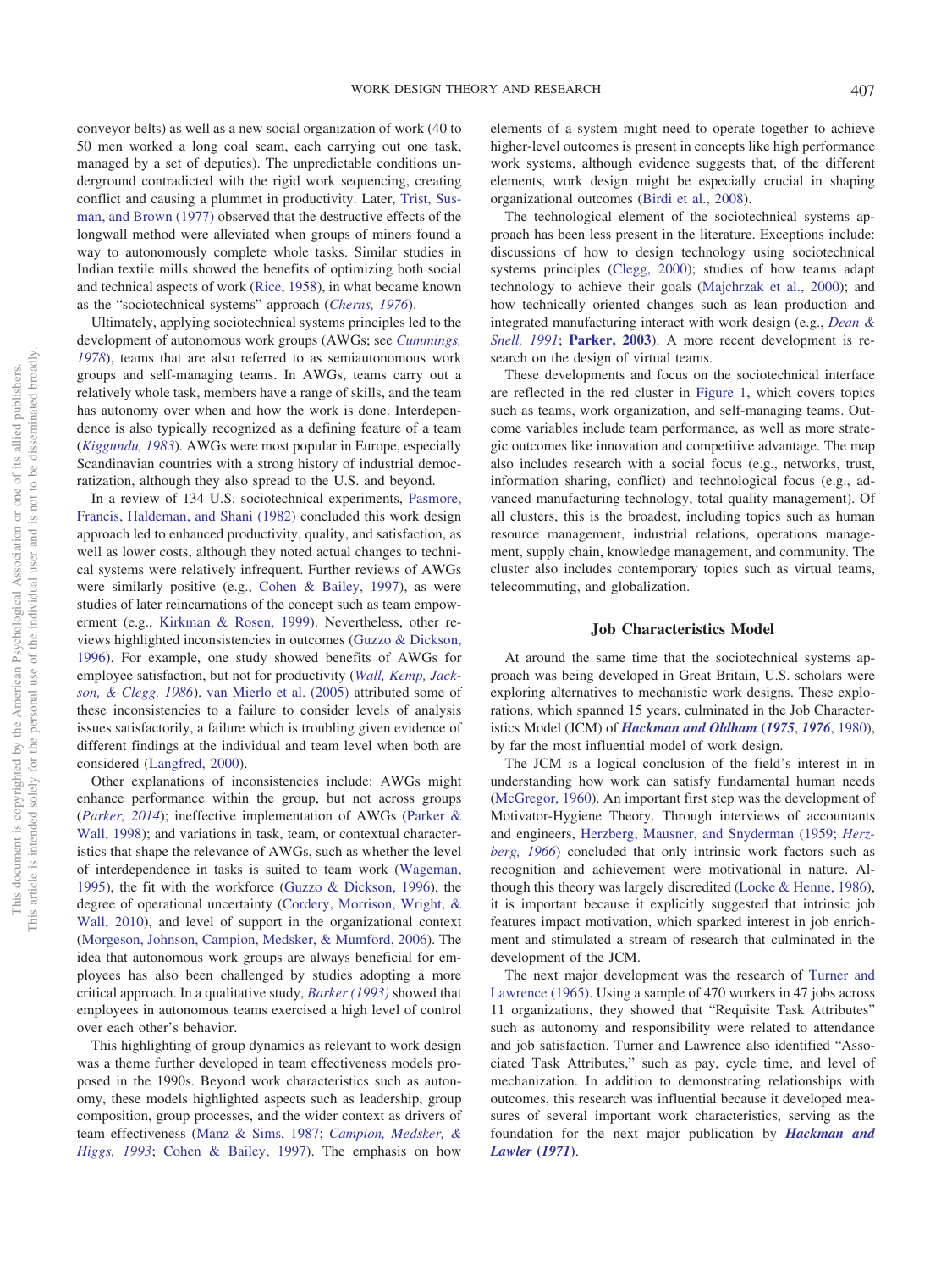In their JAP monograph, *[Hackman and Lawler](#page-14-15)* **(***1971***)** examined how four "core" job dimensions (variety, autonomy, task identity, feedback) and two interpersonal job dimensions (dealing with others, friendship opportunities) related to internal motivation, job satisfaction, high quality work, and reduced absence in a sample of telephone company workers. Because only the four core job dimensions clearly related to outcomes, the importance of the two interpersonal job dimensions was discounted in the JCM.

In two significant studies using data from over 600 employees in 62 different jobs, *Hackman and Oldham* developed a measurement tool (*1975*; the Job Diagnostic Survey or JDS; the Job Characteristics Inventory, JCI by [Sims, Szilagyi, & Keller, 1976,](#page-16-10) has been a popular alternative measure) and tested the underlying theory (1976; the JCM). Although the development of the JDS included seven job dimensions, only five were considered to be "core" (skill variety, task identity, task significance, autonomy, and feedback from the job itself). The basic idea of the JCM is that these job characteristics lead to three critical psychological states, which then lead to a set of personal and work outcomes. In addition, these relationships are proposed to be moderated by growth need strength, which is the "desire to obtain 'growth' satisfactions" from work (*[Hackman & Oldham, 1975](#page-14-10)*, pp. 162– 163). Although later formulations of the theory [\(Hackman &](#page-14-12) [Oldham, 1980\)](#page-14-12) identified other moderators (individual knowledge and skill, context satisfaction), they have been infrequently studied.

Despite criticisms (e.g., **[Roberts & Glick, 1981](#page-16-11)**; *[Salancik &](#page-16-12) [Pfeffer, 1978](#page-16-12)*), the JCM was the dominant model of work design for many years and indeed is still highly influential. Indeed, *[Hackman and Oldham](#page-14-10)* **(***1975***)** is the 2nd most highly cited JAP article of all time. Such influence is well-earned, as the five core work characteristics are related to a host of affective and behavioral outcomes (*[Fried & Ferris, 1987](#page-14-16)*; *[Humphrey, Nahrgang, &](#page-15-11) [Morgeson, 2007](#page-15-11)*; **[Loher, Noe, Moeller, & Fitzgerald, 1985](#page-15-12)**), although the specific model described by the JCM has received only limited support. For example, there is minimal support for the moderating role of growth need strength [\(Morgeson & Campion,](#page-15-13) [2003;](#page-15-13) [Morgeson, Garza, & Campion, 2012;](#page-16-13) [Tiegs, Tetrick, &](#page-17-10) [Fried, 1992\)](#page-17-10), and the specific mediational mechanisms have received limited support, with research suggesting that experienced meaningfulness is the key critical psychological state (*[Humphrey](#page-15-11) [et al., 2007](#page-15-11)*; [Johns, Xie, & Fang, 1992\)](#page-15-14). However, interactions between personality and work design [\(Raja & Johns, 2010\)](#page-16-14) confirm the spirit of the JCM's prediction of individual differences in responses to work features.

Perhaps the most enduring legacy of the JCM is the codification and institutionalization of the five core job characteristics as key work features. Of course, many other work characteristics beyond the five shape motivation, an issue we return to when we discuss integrative perspectives on work design. Nevertheless, despite some limitations in the underlying theoretical model and its narrowness, the JCM has prompted much research and continues to be highly cited. Its dominance is reflected in the scientific map by the green cluster's size and density. Key work design variables indicated include job characteristics, job perceptions, job complexity, job feedback, task design, task variety, and skill utilization. Key outcome terms include job/work satisfaction, job performance, and intrinsic motivation. This cluster also includes topics related to job analysis (e.g., job analysis, judgment, applicant), suggesting a

reasonably close tie between job analysis and job characteristics research.

## **Job Demands–Control Model**

While all of the above was going on, rather independently, an equally important focus emerged concerning the impact of work design on physical and mental health, initiated largely by *[Karasek's](#page-15-4)* (*1979*) job demands-control model. Interest in strain and health-related effects of work design emerged in the 1940s when scholars (e.g., [Whyte, 1948\)](#page-17-11) showed the dysfunctional effects of heavy workloads combined with limited decision latitude. Drawing on this research, *[Karasek](#page-15-4)* (*1979*) argued that motivational job design research disregarded work demands, whereas large-scale epidemiological studies identifying the role of stress in mental health (e.g., [Caplan et al., 1975\)](#page-13-4) ignored job discretion. Key predictions of *Karasek's* model were that demands and control interact such that control can buffer the negative effects of demands, and that strain will be greatest when demands are high and control is low. In addition to control, [Karasek and Theorell \(1990\)](#page-15-15) subsequently recognized social support as another antidote to job demands (see also [Johnson & Hall, 1988\)](#page-15-16).

There is now copious evidence supporting a positive association between job demands and stress and burnout (**[Crawford, LePine,](#page-14-17) [& Rich, 2010](#page-14-17)**; [Schaufeli & Taris, 2014\)](#page-16-15) and between stress and compromised physical health (e.g., [Ganster & Rosen, 2013\)](#page-14-18). Likewise, much research documents the positive impact of job control on well-being (see above). In part, excess job demands, or low control, damage health and well-being because they lower individuals' daily experiences of work recovery (*[Sonnentag & Zijl](#page-16-16)[stra, 2006](#page-16-16)*). The effects of demands and control on physical/mental health also vary for different individuals. For instance, *[Bond and](#page-13-5) [Bunce](#page-13-5)* (*2003*) showed employees high in psychological flexibility benefit most from high job control. However, support for the specific proposed interaction between demands and control is mixed and mainly negative (e.g., [van der Doef & Maes, 1999\)](#page-17-12), even among longitudinal studies vetted for quality [\(De Lange,](#page-14-19) [Taris, Kompier, Houtman, & Bongers, 2003\)](#page-14-19).

An advance in this literature has been to highlight that not all demands are created equal. For instance, **[Cavanaugh, Boswell,](#page-13-6) [Roehling, and Boudreau](#page-13-6)** (**2000**) proposed a distinction between hindrance demands ("bad stressors") and challenge demands ("good stressors"). The former, including organizational politics, role ambiguity, and role conflict (see next section), constrain goal attainment and personal development. The latter, including workload, time pressure, and responsibility, can contribute to personal development and career success. Although both challenge and hindrance demands are positively related to burnout, hindrance effects are stronger (**[Crawford et al., 2010](#page-14-17)**). Also, challenge demands are positively related to job attitudes and performance and negatively related to turnover, whereas the reverse applies to hindrance demands (**[Podsakoff, LePine, & LePine, 2007](#page-16-17)**). Given that one person's challenge might be another's hindrance, *[Parker](#page-16-3)* (*[2014](#page-16-3)*) argued for an approach that accounts for appraisals of demands (e.g., [Ohly & Fritz, 2010\)](#page-16-18). This approach avoids a priori categorization and also accommodates demands such as emotional labor, attentional demands, and responsibility for costs (*[Jackson,](#page-15-17) [Wall, Martin, & Davids, 1993](#page-15-17)*) that are prevalent but uncategorized.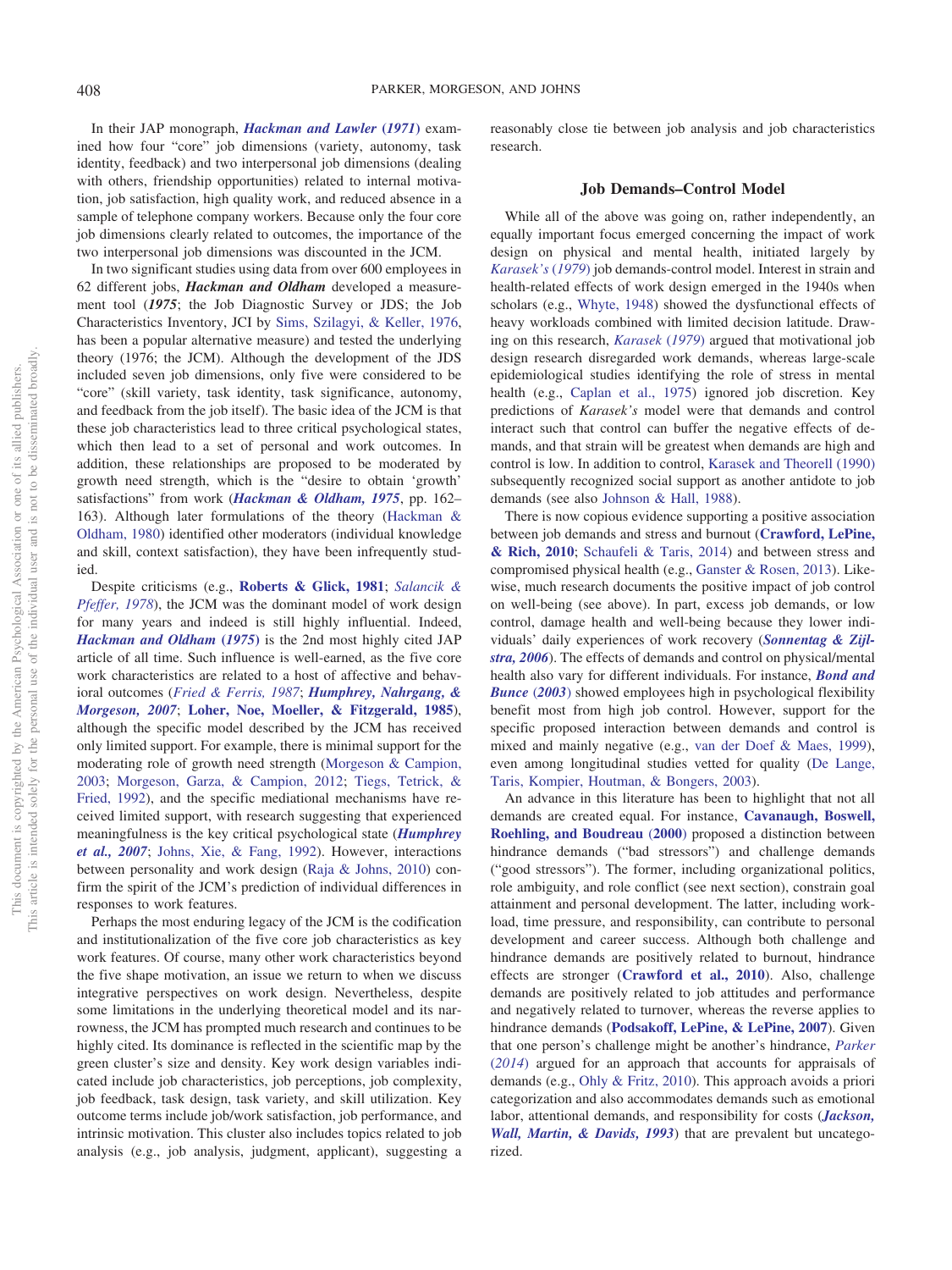Another research theme has been the possibility of curvilinear relationships. *[Warr's](#page-17-13)* (*1984*) vitamin model proposed that most conventionally positive work characteristics will have diminishing returns on well-being over their range, and some will damage well-being at high levels. In samples with an adequate range on work characteristics, these propositions have been supported. For example, *[Xie and Johns](#page-17-14)* (*1995*) found a U-shaped relationship between job complexity and emotional exhaustion. Such findings are important in light of the trend toward work design via restructuring in which disparate tasks are combined into "super jobs" that may greatly tax their incumbents. Relatedly, the idea that a job might be "too good" by conventional job design standards led [Elsbach and Hargadon \(2006\)](#page-14-20) to prescribe the insertion of daily "mindless" work into creative professionals' jobs to curb the effects of excess richness. Indeed, [Ohly, Sonnentag, and Pluntke](#page-16-19) [\(2006\)](#page-16-19) found that some degree of task routinization contributed positively to proactive and creative job behavior, presumably by conserving cognitive resources.

#### **Job Demands–Resources Model**

The next development in this area was the introduction of the job demands-resources model (*[Demerouti, Bakker, Nachreiner,](#page-14-21) [& Schaufeli, 2001](#page-14-21)*). The job demands-resources model offered two important advances over *[Karasek's](#page-15-4)* (*1979*) initial effort. First, it recognized the fact that other work features in addition to control and support (e.g., rewards, security) might serve as resources to counter job demands, stimulate growth, and foster achievement. Second, it actively incorporated both strain and motivation. Although allowing for an interaction between resources and demands, a key feature of the model is its assertion that demands primarily function to impair health, via strain and burnout, whereas resources lead to high levels of performance, via engagement. This dual-path quality recognized the essential need to consider multiple criteria when examining the impact of work design [\(Johns,](#page-15-18) [2010\)](#page-15-18).

Although research has supported many predictions derived from variants of the demands-resources model [\(Schaufeli & Taris,](#page-16-15) [2014\)](#page-16-15), and the model has been extended to other domains such as employee safety (**[Nahrgang, Morgeson, & Hofmann, 2011](#page-16-20)**), predicted interactions between demands and resources remain elusive. Also, questions arise about the distinction between key constructs constituting the model: Are demands and resources conceptually distinct? That is, do poor resources constitute a demand [\(Schaufeli & Taris, 2014\)](#page-16-15)? And are engagement and burnout conceptually distinct or the opposite ends of a continuum [\(Cole,](#page-14-22) [Walter, Bedeian, & O'Boyle, 2012\)](#page-14-22)?

#### **Role Theory**

The job demands-control/resources models encompass the demands of role conflict, role ambiguity, and role overload. Yet interest in these particular demands has a distinct history, which likely accounts for them having a separate cluster in the scientific map. In 1964, well before the introduction of *[Karasek's](#page-15-4)* (*1979*) model, [Kahn et al. \(1964\)](#page-15-19) introduced role conflict and role ambiguity as two key types of stressful role dysfunction. It is beyond the scope of this article to review in full this literature, but one key point is that much evidence shows the negative effects of role

ambiguity and conflict on outcomes such as turnover, commitment, and job strain (**[Fisher & Gitelson, 1983](#page-14-23)**; [Jackson & Schuler,](#page-15-20) [1985;](#page-15-20) *[Rizzo, House, & Lirtzman, 1970](#page-16-21)*). The role perspective has also expanded to consider roles outside of the work place. Although work-family issues are a distinct topic in and of themselves, work can be designed in ways that support, or interfere with, nonwork goals (**[Frone et al., 1992](#page-14-24)**).

Rather than considering role characteristics as an independent variable, or a job demand, a different approach concerns investigating when, how, and why people expand or change their work roles. [Ilgen and Hollenbeck \(1991\)](#page-15-2) argued that, whereas jobs focus on established and objective task elements, roles are broader and include emergent and self-initiated elements.<sup>1</sup> Job crafting (*Wr[zesniewski & Dutton, 2001](#page-17-15)*) refers to the process by which individuals cognitively and behaviorally shape their roles to enhance their sense of meaning. *[Judge, Bono, and Locke's](#page-15-21)* (*2009*) study identified a crafting type of process as one explanation of why individuals with high core self-evaluations tend to end up in more complex jobs. In a similar vein, but coming at the topic from an active performance perspective, *[Parker et al.'s](#page-16-22)* (*1997*) concept of role orientation captures how individuals construct their roles in different ways, with this study showing that autonomous work designs promote flexible role definitions that in turn predict job performance. Job autonomy also promotes role breadth (**[Morge](#page-15-22)[son et al., 2005](#page-15-22)**), role breadth self-efficacy (*[Parker, 1998](#page-16-23)*), personal initiative (*[Frese, Garst, & Fay, 2007](#page-14-25)*), and proactive work behavior (**[Parker et al., 2006](#page-16-24)**), with evidence showing that each of these role attitudes and behaviors enhances job performance [\(Grant & Parker, 2009\)](#page-14-26). Research on roles is reflected in the yellow cluster that, as well as topics relevant to role demands, captures topics concerned with the social and constructed nature of roles (e.g., socialization, newcomer adjustment, crafting, role innovation) and a broad array of outcomes (e.g., citizenship, organizational commitment, self-efficacy).

## **Integrative and Contemporary Perspectives**

The foregoing shows the vast literature on work design within the field of psychology and management appears to coalesce into five broad clusters that, in turn, have a clear parallel with historical perspectives. On the one hand, this mirroring of history in current clusters of research is to be expected. On the other hand, the fact that the clusters so strongly reflect history—as opposed to reflecting similarity of topics—implies that there could be important synergies across research areas that are currently not being exploited. For example, when researchers assess the effects of job characteristics, there is no reason why they should not transcend the traditional JCM outcomes like performance and turnover (cluster 2) to consider outcomes such musculoskeletal symptoms, role innovation, or burnout (clusters 3, 4). The more integrative and contemporary perspectives on work design that we describe in this section—which are not reflected as discrete clusters— can help link these domains.

One big picture integrating perspective is what has been referred to as an interdisciplinary perspective. Campion and colleagues

<sup>&</sup>lt;sup>1</sup> Although rarely acknowledged, this distinction is highly similar to [Turner and Lawrence's \(1965\)](#page-17-9) "prescribed" and "discretionary" task elements.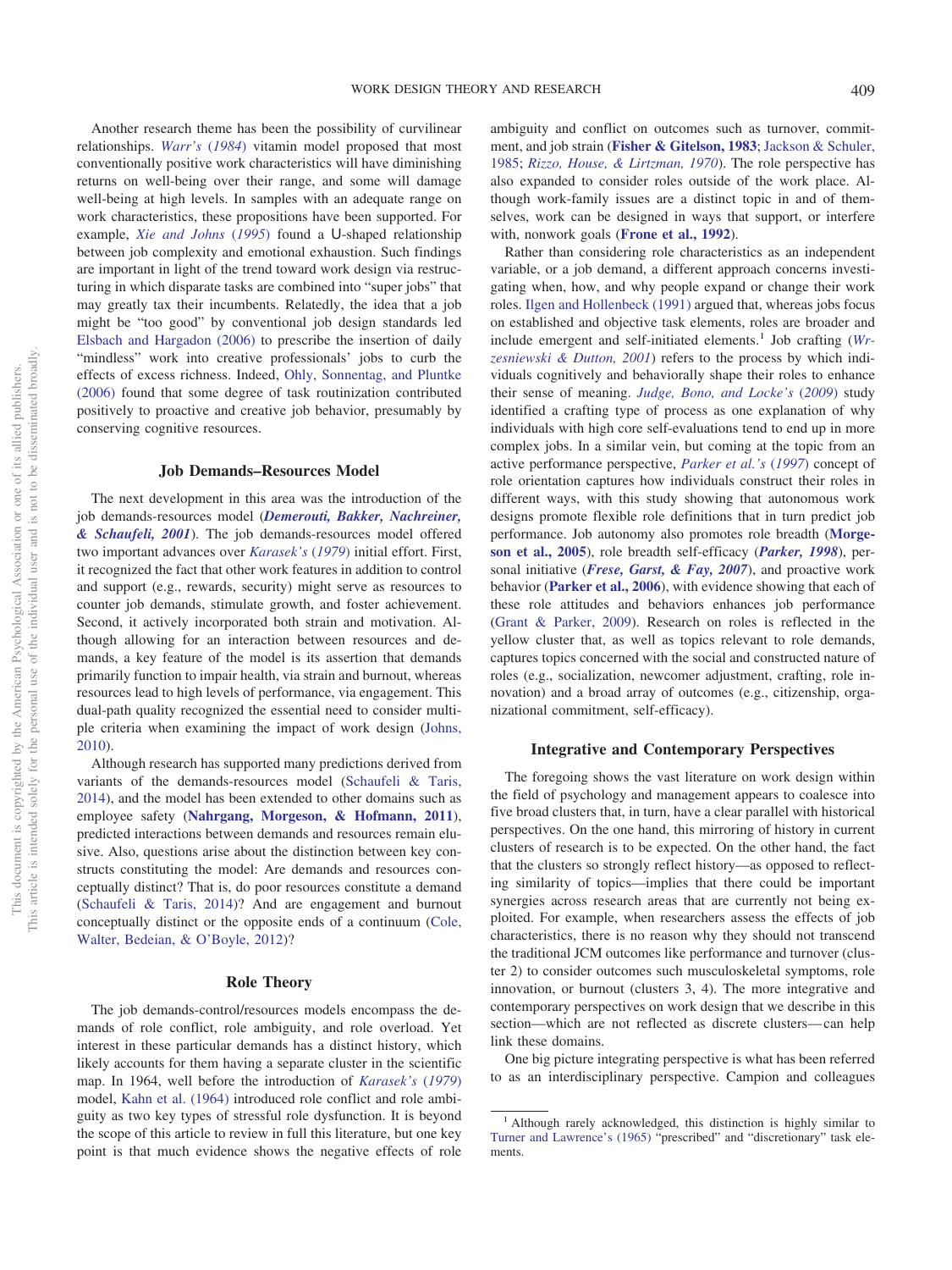(e.g., *[Campion & Thayer, 1985](#page-13-7)*; **[Campion, 1988](#page-13-8)**) identified four distinct work design "models" that draw from unique disciplines. This includes the mechanistic (i.e., scientific management and the industrial engineering approach focused on maximizing efficiency) and motivational (i.e., the organizational psychology approach focused on maximizing job satisfaction and motivation) models we have already discussed, along with two other disciplinary approaches: The biological model from ergonomics and medical sciences that emphasizes work design to maximize comfort and physical health, and the perceptual-motor model from experimental psychology and human factors that considers the attentional and informational demands of the work. This interdisciplinary model highlights the distinct benefits and trade-offs of each disciplinary-based approach, which can be particularly helpful when designing or redesigning work [\(Morgeson & Campion,](#page-15-23) [2002\)](#page-15-23). Despite its interdisciplinary focus, there remained gaps in construct coverage and measurement [\(Edwards, Scully, & Brtek,](#page-14-27) [1999\)](#page-14-27), suggesting the need for additional integrative work design research and conceptualization.

Building on [Parker and Wall \(1998\),](#page-16-7) and linking their ideas to changes occurring in modern work as well as the workforce, *[Parker, Wall, and Cordery](#page-16-25)* (*2001*) developed an elaboration of the JCM that proposed an expanded set of job characteristics, as well as extended outcomes, mediators, moderators, and antecedents of work design. [Morgeson and Campion \(2003\)](#page-15-13) reached a similar conclusion, which *[Morgeson and Humphrey](#page-16-26)* (*2006*) then built on to develop the Work Design Questionnaire (WDQ). The WDQ assessed work design characteristics included in existing models (e.g., **[Campion, 1988](#page-13-8)**; *[Hackman & Lawler, 1971](#page-14-15)*; *[Hackman &](#page-14-10) [Oldham, 1975](#page-14-10)*) as well as a host of specific work characteristics identified in the literature (e.g., *[Karasek, 1979](#page-15-4)*; **[Wall, Jackson, &](#page-17-16) [Davids, 1992](#page-17-16)**; *[Kiggundu, 1983](#page-15-5)*; **[Wong & Campion, 1991](#page-17-1)**). The taxonomic approach resulted in an integrative set of 21 work characteristics spanning task, knowledge, social, and contextual domains. As such, it includes work design elements from across the four work design models identified by **[Campion](#page-13-8)** (**1988**). This model was validated in a sample of 540 incumbents across 243 different jobs and has been used for meta-analytic (*[Humphrey et](#page-15-11) [al., 2007](#page-15-11)*) and primary (e.g., *[Grant, 2008](#page-14-28)*) research studies. The diverse set of work characteristics in the WDQ enables a more complete consideration of the modern work environment (*[Parker](#page-16-25) [et al., 2001](#page-16-25)*).

Two additional contemporary perspectives deserve mention. First, building on earlier social perspectives such as *[Salancik and](#page-16-12) [Pfeffer](#page-16-12)* (*1978*) and the integrative model of [Morgeson and Cam](#page-15-13)[pion \(2003\),](#page-15-13) *[Grant](#page-14-29)* (*2007*, p. 395) developed the idea of "relational work design," which focuses on the "relational architecture of jobs that increases the motivation to make a prosocial difference by connecting employees to the impact they are having on the beneficiaries of their work." Empirical research has supported and extended this conceptual model (e.g., *[Grant, 2008](#page-14-28)*; [Parker, John](#page-16-27)[son, Collins, & Nguyen, 2013\)](#page-16-27). This important research explicitly acknowledges that work exists in a social context that can have a profound impact on employees.

Second, *[Parker](#page-16-3)* (*2014*) has advanced a learning and development approach to work design. This perspective draws from a diverse body of research showing that jobs with certain characteristics, such as high demands and control [\(Karasek & Theorell,](#page-15-15) [1990\)](#page-15-15), autonomy (**[Wall, Jackson, & Davids, 1992](#page-17-16)**), and complex work with low supervision (*[Kohn & Schooler, 1982](#page-15-24)*), can promote worker learning and development. A learning mechanism is distinct from the traditional motivational focus of the JCM and acknowledges that work design might promote moral, cognitive, and personality development. **[Li, Fay, Frese, Harms, & Gao](#page-15-25)** (**[2014](#page-15-25)**), showed that job demands and control predict the development of a more proactive personality, which in turn has lagged beneficial effects on work characteristics. Similarly, the work of [Wu, Griffin, and Parker \(2015\)](#page-17-17) showed that job autonomy predicts the development of a more internal local of control, which then predicts later job autonomy. This focus on learning and development as a result of work design dovetails with advances in the careers field, such as [O'Mahony and Bechky's \(2006\)](#page-16-28) research showing that contract workers intentionally engage in 'stretchwork' (work that includes some aspects which exceed existing competencies) to build their skills over their career. Likewise, coming from a careers perspective, [Hall and Heras \(2010,](#page-14-30) p. 455) advocated the need to design 'smart jobs' that "contribute to an enhancement of the adaptive capabilities and self-identity of the employee."

#### **Summary of Key Work Design Perspectives**

Spurred by problems arising from job simplification and scientific management, multiple perspectives on work design have emerged. Five clusters of research can be readily identified in a scientific map, with each of these clusters clearly reflecting historical developments. More recently, integrative perspectives have arisen. [Figure 2](#page-8-0) synthesizes the various work design perspectives, summarizing how each has developed over time (note that the closely related job demands-control/job demands-resources/role theory perspectives are grouped together because of insufficient space in the figure).

Nevertheless, we need to go further in these efforts to build bridges across different perspectives. For example, as the scientific map shows, there is a marked distance between the more individualist research clusters (job characteristics model, job demandscontrol model, job demands-resources model, and role theory) and the more team/system-level research cluster (sociotechnical systems theory and AWGs). As we discuss later, a multilevel model of work design might bring these areas closer. Such bridgebuilding is important as the field becomes more diverse. It can be seen, for example, that whereas the dense areas of the scientific map match well-established concepts (e.g., job characteristics, demands, teams), around the periphery we see that work design research includes a wide range of topics; from more macrooriented variables such as globalization (red cluster) to physical health topics such as heart disease (blue cluster) to individual concepts like extraversion (yellow cluster) to socially oriented topics such as public sector motivation (yellow cluster).

## **Work Design Research in JAP**

JAP has published proportionately more articles on work design than other top tier journals. We analyzed the number of articles published in JAP over time relative to those published in six other top tier journals (using the same classification as *[Humphrey et al.,](#page-15-11) [2007](#page-15-11)*) and those published in the management/psychology field (see [Figure 3\)](#page-9-0). This analysis shows that, since appearing in the mid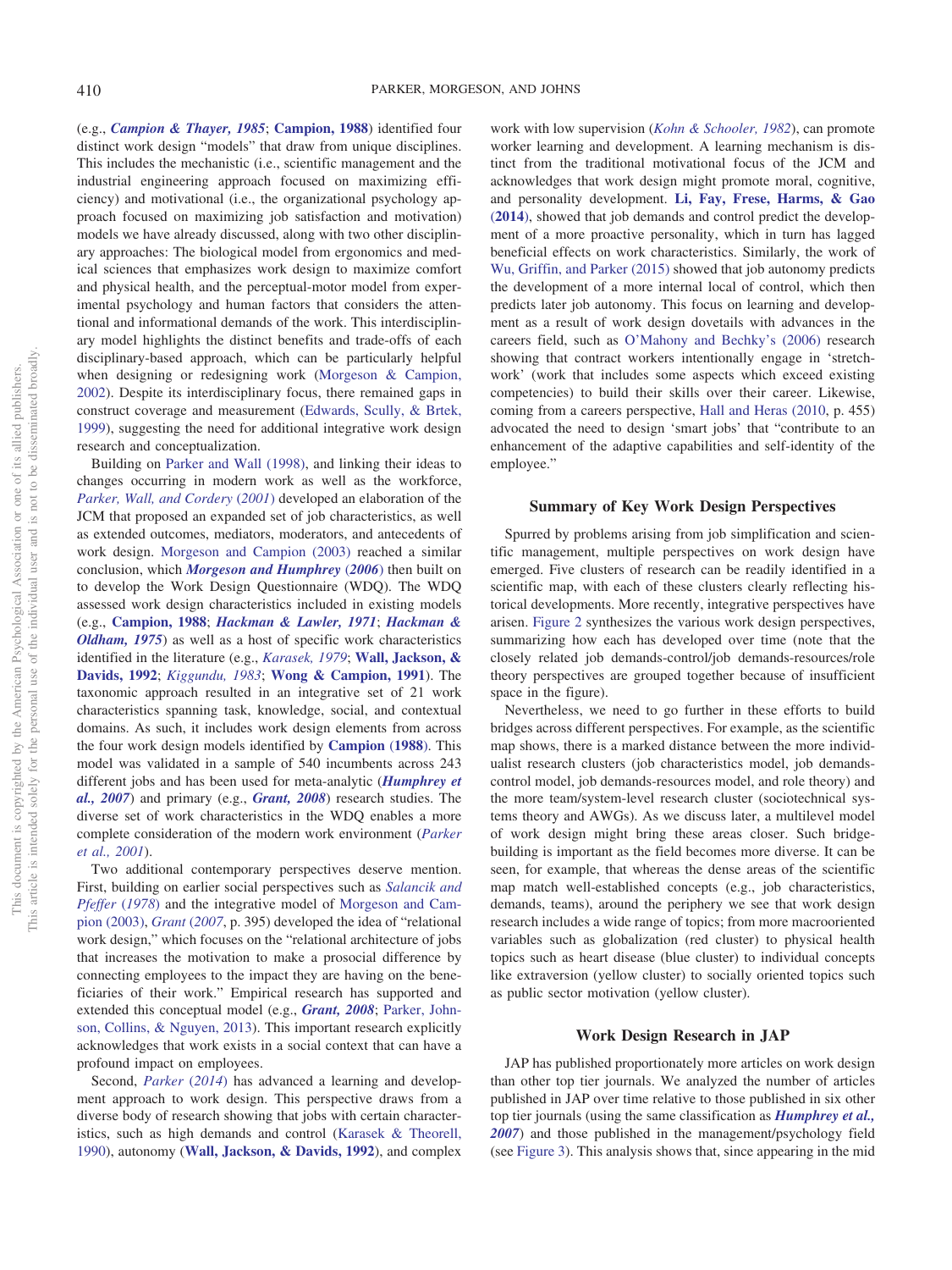

<span id="page-8-0"></span>*Figure 2.* Timeline of key developments in the field of work design.

1970s, work design publications in JAP fluctuate a bit, but are reasonably constant overall (on average, 5.5, 8, 5, 8, and 11 articles per year from 1970 –1979, 1980 – 89, 1990 –1999, 2000 –2009, and 2010 –2014, respectively). There is a similar pattern of constancy for other top tier journals. It is noteworthy that overall, JAP has published about the same number of work design articles  $(N =$ 366) as the other top tier journals *combined* ( $N = 397$ ), showing that, proportionately, JAP publishes more on work design than other top tier journals.

Perhaps even more striking, and consistent with the conclusion from *[Humphrey et al.](#page-15-11)* (*2007*), this analysis shows that number of work design publications in the wider management/psychology literature has increased dramatically since the mid 1980s and is now almost seven times greater than equivalent set of publications in top tier journals or in JAP. In other words, at least in terms of quantity of publications, work design as a research topic has tended to flourish most outside of JAP and other top tier journals.

When it comes to quality and influence, however, it is clear that JAP has been and remains a leading vehicle for work design research. Twelve percent (over one third) of the top 35 influential articles (see [Table 1\)](#page-2-0) were published in JAP. Some of these work design articles represent the most highly cited JAP articles ever: *[Hackman and Oldham](#page-14-10)* (*1975*) is the second most highly cited JAP

paper; *[Demerouti et al.](#page-14-21)* **(***2001***)** is the ninth, and *[Hackman and](#page-14-15) [Lawler](#page-14-15)* (*1971*) is the 14th most cited JAP article in its history. Moreover, citation analyses of the more than 5000 work design articles in psychology and management shows that those published in JAP are the most cited by a significant margin  $(N = 46,469)$ citations in Web of Science), more than double the number of citations relative to work design related articles published in *Academy of Management Journal*, the next most cited ( $N = 19,823$ ). Citation numbers of work design articles published in the next five journals are as follows: *Administrative Science Quarterly* (18,567); *Organizational Behavior and Human Decision Processes* (17,416); *Journal of Organizational Behavior* (13,261); *Harvard Business Review* (10,935); and *Journal of Management* (10,153). Put differently, work design articles are published across more than 400 different journals, and yet JAP articles are cited 13.3% of the time whenever a work design article is cited.

Although JAP publications represent just 6.4% of the total number of published work design articles in the psychology/ management field (366 in JAP of 5,708 articles), their influence is three times that figure (46,469 citations of JAP articles relative to approximately 250,000 citations of articles from the top 60 journals, or 19%).

Humphrey et al., 2007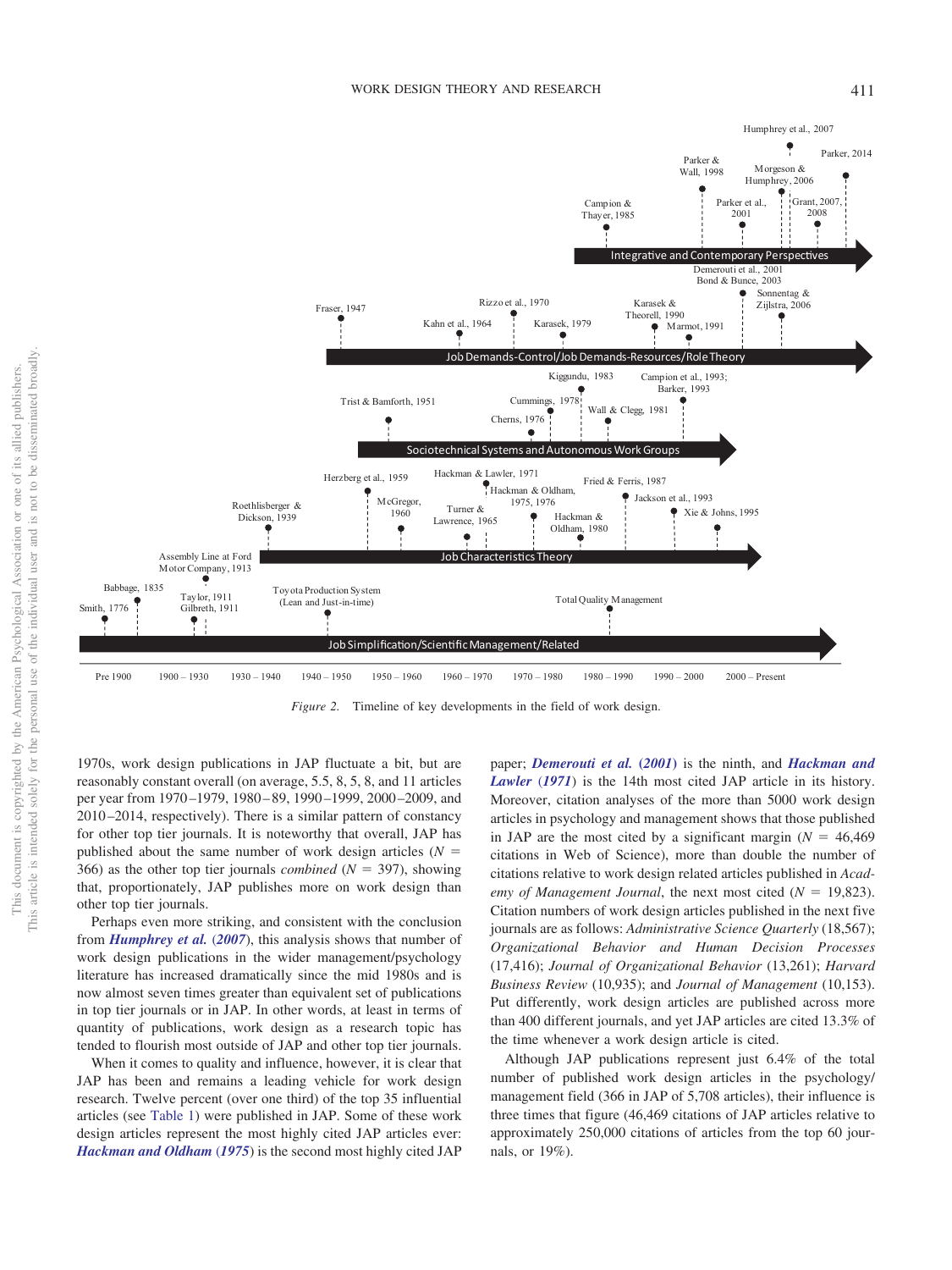

<span id="page-9-0"></span>*Figure 3.* Number of work design articles appearing in the *Journal of Applied Psychology*, top tier journals (excluding JAP), and in psychology/management journals from 1920 to 2014.

In regard to what types of work design topics are covered in JAP, we repeated the science mapping exercise reported earlier, focusing only on work design articles published in JAP. The cluster map from this analysis is shown in online supplemental material (Resource 2), Figure A (see also Table B). This map depicts four clusters derived from 34 concepts: (a) job characteristics model, (b) role theory; (c) job demands-control model and job demands-resources model; and (d) work-family interface. The map has a reasonably similar underlying structure compared with the psychology/management map, although there are also some key differences between the maps. Notably, the JAP map is much narrower in its coverage of concepts relative to the psychology/ management map. For example, the JAP map excludes many work design aspects (e.g., emotional labor, mental work load) and many outcomes (e.g., physical health-related outcomes, knowledge management). In addition, the "sociotechnical systems and autonomous work groups" cluster from the broader field is missing in the JAP structure. Thus, the latter excludes concepts such as lean, telecommuting, system, virtuality, and human resource management, in part perhaps reflecting that research on some of these topics tends to be qualitative or case study based, methods that have not typically been JAP's focus. This does not mean that these topics are disregarded entirely by JAP, just that they are much less frequent. For example, there are few articles on self-managing teams or autonomous work groups in JAP. This is consistent with the review of **[Cascio and Aguinis](#page-13-9)** (**2008**), who found that less than 3% of the articles appearing in JAP over a 45 year period were on the topic of groups or teams. Although there are an emerging number of articles in JAP on team empowerment, these often do not link explicitly to work design literature, even though that connection would make sense.

In sum, JAP is a significant and influential outlet for work design research. However, whereas the broader field of work design has extended its reach into a wide array of topics, including more sociotechnical, macro, and contextualized topics, as well as many more publications concerning physical health, these are not present in JAP. There is no compelling reason why JAP should omit these broader topics, albeit with a psychological and rigorous viewpoint, which in turn requires that editors recognize some of the challenges of field work that is highly contextualized and value outcomes such as job stress and injury.

## **Contributions of Work Design Research**

Work design research and theory has significantly contributed to academic research, management thinking, and practice and policy, as we elaborate next.

# **Impact on Academic Research Within the Discipline and Beyond**

Is the work design research and theory discussed above important within our own field? The answer to this is quite straightforwardly yes: work design is recognized as a key antecedent of most of the major dependent variables we focus on in the field of psychology and management including productivity, well-being/ strain, absenteeism, presenteeism, job satisfaction, organizational commitment, job performance, creativity, and more. Work design is also recognized as a mediator between other variables and outcomes (e.g., between leadership/downsizing/lean production/ employment contracts/etc. and outcomes), as well as an outcome of individual processes such as job crafting.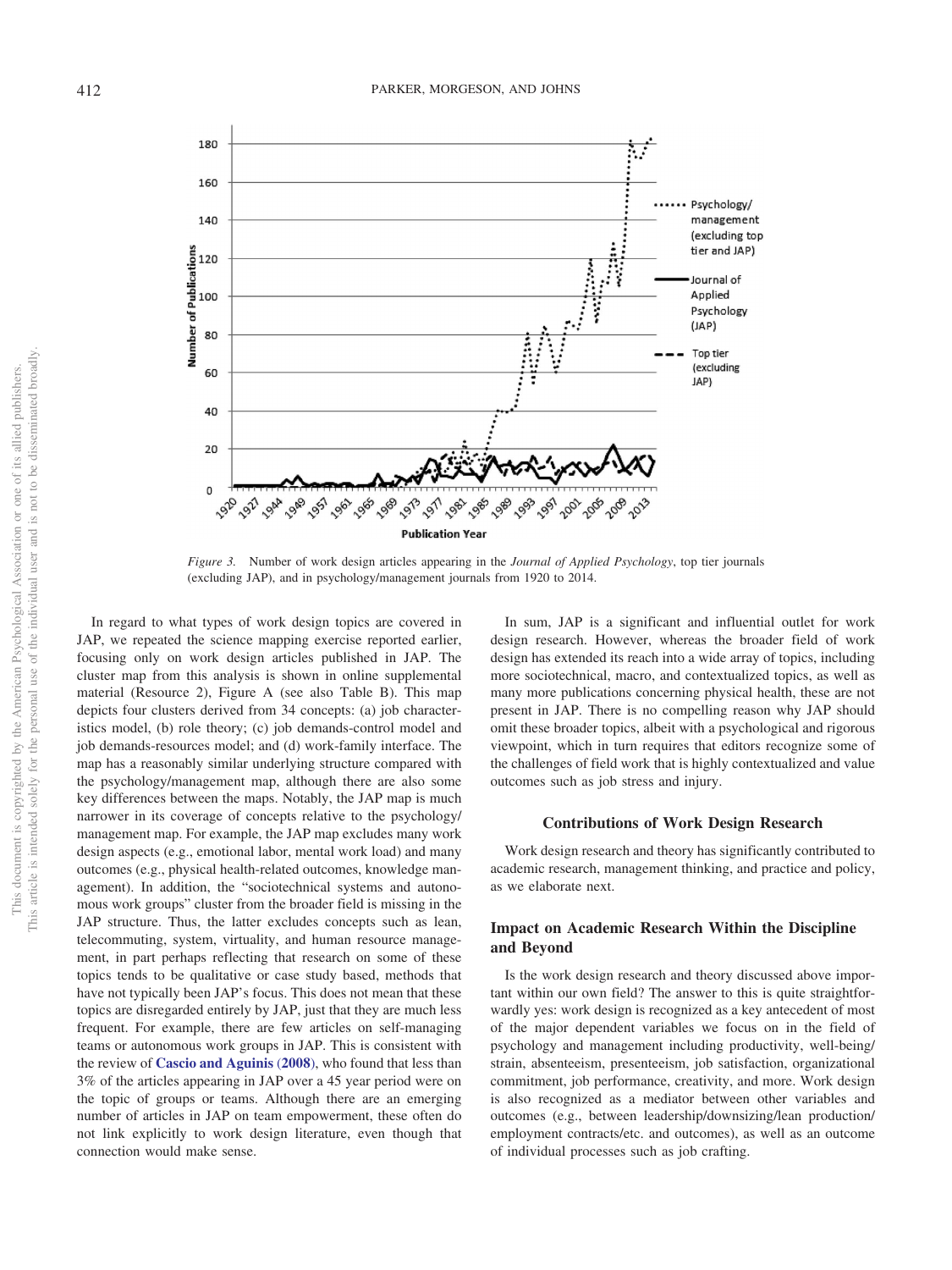The contribution of work design research to the psychology/ management field is shown by the sheer number of articles in this body of work ( $N = 5,708$  articles) and the many citations to these articles (well over 250,000 citations). Moreover, in an analysis of the value of various theories in organizational behavior (OB), [Miner \(2003\)](#page-15-26) highlighted the usefulness of work design theory. He evaluated 73 OB theories using 95 expert judges (past presidents of AOM, past editors/board members of top tier management journals) to assess each on a range of criteria. The Job Characteristics Model was one of just eight theories rated as simultaneously high on scientific validity and applied utility. Sociotechnical systems theory was rated as moderate in scientific validity and high in usefulness. Herzberg's Motivation Hygiene theory and Scientific Management were both rated low on scientific validity and questionable in terms of usefulness.<sup>2</sup> It is interesting that job characteristics theory and sociotechnical systems theory both remain dominant today as shown by their large clusters in the scientific map, providing some validity to Miner's conclusion about their value.

But does the academic reach of work design theory extend beyond our own field? The answer to this question also appears to be yes, albeit with scope for more impact. If we extend our analysis beyond psychology/management, there are more than 17,000 articles that include work design topics in their title or abstract (see online supplemental material [Resource 2]). These articles occur in fields such as ergonomics, health care, medicine, epidemiology, economics, engineering, operations management, industrial relations, and sociology. Examples include: *Industrial Relations*, such as how self-managing teams (but not team work in general) promote employee motivation and welfare [\(Gallie et al.,](#page-14-31) [2012\)](#page-14-31); *nursing*, such as how "core problems in work design... threaten the provision of care" [\(Aiken et al., 2001\)](#page-13-10); *marketing*, such as how empowering work designs affect customer-contact employees [\(Hartline & Ferrell, 1996\)](#page-14-32); *clinical science*, such as work design in relation to back pain [\(Hoogendoorn et al., 2000\)](#page-15-27), and *engineering/operations management*, such as how to design work to improve lean systems [\(Shah & Ward, 2003\)](#page-16-29). Many of these articles cite work design research from our field. For example, *[Hackman and Lawler's](#page-14-15)* (*1971*) JAP article, cited 1010 times (WOS), has obviously been well cited in our field (a total of 479, 335, 174, and 48 WOS citations, respectively, are in management, 'psychology applied,' business, and psychology journals), but also often in other fields such as industrial relations (42 citations), sociology (37 citations), education (30 citations), nursing (15 citations), social work (15 citations), and criminology (15 citations).

Some of the articles in disciplines beyond psychology/management, however, are not just instances of application, but they extend work design research. Particularly important are prospective, large scale, and rigorous studies in the health/epidemiology fields. An example is the Whitehall longitudinal studies that have tracked the work design and health of more than 10,000 British civil servants since 1967. In a highly cited article published in *The Lancet*, *[Marmot et al.](#page-15-28)* (*1991*; cited 1555 times in WOS) showed that individuals in lower status jobs have a higher risk of morbidity. There are similar high impact studies in outlets such as the *Scandinavian Journal of Work, Environment & Health* (e.g., [Ki](#page-15-29)[vimäki et al., 2006;](#page-15-29) cited 306 times in web of science) and the *American Journal of Public Health* (e.g., [Johnson & Hall, 1988,](#page-15-16) cited 835 times in WOS).

One concern is that many of these epidemiological studies tend not to be very well linked to psychology and management work design research, especially that published in JAP. The same issue applies in the field of economics. For example, from the perspective of optimizing incentive payments, [Holmstrom and Milgrom](#page-15-30) [\(1991;](#page-15-30) cited 1288 times in WoS) concluded that work should be specialized so that one person is assigned hard-to-monitor tasks whereas another is assigned easy-to-monitor tasks. The reference list in this paper did not include any psychology or management work design articles. Several similar articles advocate how to design jobs according to economic principles with little or no link to psychological theory (e.g., [Graham et al., 2015\)](#page-14-33). Perhaps a richer perspective could be developed if such economic research drew upon existing work design theories, and of course vice versa.

## **Impact on Management Thinking**

Another way to assess impact in our field is to examine whether work design research affects management thinking, such as manifested by its appearance in the practice-oriented management literature. There is no clear agreed way to assess this question since practical outlets are many and varied. Thus, we focused on Harvard Business Review (HBR) as an exemplar outlet. HBR is widely circulated among practitioners and managers [\(Rynes et al.,](#page-16-30) [2007\)](#page-16-30), and is the most assigned journal in selected online business course syllabi [\(Kousha & Thelwall, 2008\)](#page-15-31). We analyzed the content of articles in recent HBR issues to establish the contemporary relevance of work design. Of the 178 articles (excluding letters) published in 2014 and in the first few months of 2015,  $24\%$  ( $N =$ 44) of the articles had clear work design content and a further 24%  $(N = 43)$  were highly relevant to work design. Thus, in total, almost half of the articles had relevance to work design. Examples include: [Fernandez-Araoz \(2014\)](#page-14-34) in "21st Century Talent Spotting" on the importance of job rotation for developing talent; [Nidumolu et al. \(2014\)](#page-16-31) on how global sustainability requires collaboration via multidisciplinary teams; [Zweig \(2014\)](#page-17-18) in "Managing the Invisibles" on the importance of intrinsically interesting work for managing less visible high performers; [Moritz \(2014\)](#page-16-32) on how job flexibility and other work design elements can engage Millennial staff; and [Kuehn \(2014\)](#page-15-32) on how a health care professional team in Uganda, in response to increasing numbers of AIDS patients, introduced "task shifting" involving pharmacists doing some of the work carried out by doctors, freeing up their time for patient care. Many further examples show work design is important in contemporary conversations about managing talent, boosting innovation, and enabling outcomes like virtuality and sustainability. It is nevertheless intriguing to observe that, with one exception, none of these articles contained the terms "job design," "work design," "job characteristics," "job autonomy," or "job demands" in their abstracts or titles. The topic of work design is thus often central to business and organizational discussion, and

<sup>2</sup> This result surely reflects the organizational behavior bias of the judges. Core scientific management principles are at the heart of all major production system innovations of the last 100 years (i.e., the assembly line, Toyota production system, just-in-time, lean production), all of which have demonstrated significant organizational utility and practical usefulness.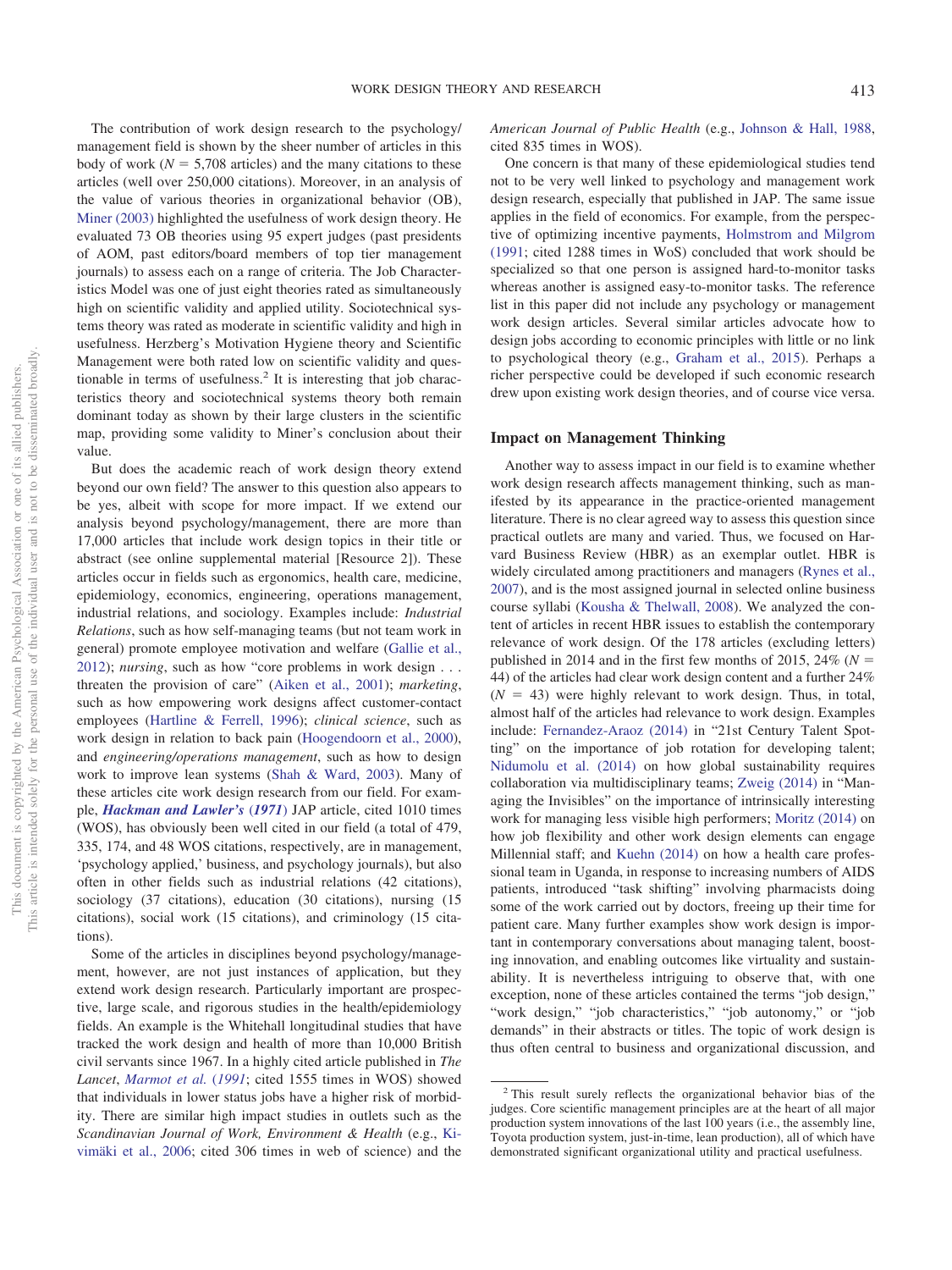yet it is not explicitly referred to using the language more commonly used by academics. Work design is perhaps so ubiquitous in its breadth of application that the impact of the topic is somewhat obscured.

Top selling business press books also often feature work design, albeit without explicit reference to this term. One example is [Hammer and Champy's \(2006\)](#page-14-35) *Reengineering the Corporation: A Manifesto for Business Revolution,* identified by [Forbes \(2002\)](#page-14-36) as one of the most influential business books ever. This book advocates restructuring jobs to remove process fragmentation, thus providing task identity. A further example is [Maitland and Thom](#page-15-33)[pson's \(2014\)](#page-15-33) book on *Future Work,* which extensively highlights virtual work design, job autonomy, and empowerment as necessary for success in today's dynamic world. A final example is [Grant's \(2013\)](#page-14-37) *Give and Take*, named one of the best books of 2013 by the *Financial Times,* which is a practical version of the relational work design approach discussed above.

The notion that work design is highly relevant in contemporary management literature, albeit not necessarily expressed using traditional academic language, is further shown in an analysis of word usage of digitalized books available on Google<sup>3</sup> (see online supplemental material [Resource 4]). Our analysis shows that references to scientific management peaked around 1918 and then declined, whereas core work design terms (job design, work design, job characteristics, job demands/control, sociotechnical, role conflict and other role demands) all peaked in the early 1980s with a decline thereafter. However, in contrast to these traditional terms, there is a dramatic increase in the use of terms associated with teamwork as well as clear increases in the use of newer terms such as empowerment, demands, time pressure, emotional demands, cognitive demands, and electronic monitoring, thus showing the continued contemporary relevance of work design issues.

#### **Impact on Work Design Practice and Policy**

Are core work design research ideas embedded in actual work design practice? On the one hand, surveys of work practices (usually targeting human resource managers) suggest high prevalence of enriched work designs such as high involvement work practices, self-managing teams, and empowerment (see, e.g., [Lawler, Mohrman, & Benson, 2001\)](#page-15-34). However, analyses that directly ask employees tend to offer a less rosy picture. For instance, the 2006 national British Skills Survey, showed that 58.9% of employees reported working in teams, but only 14.2% of employees reported working in self-directed teams [\(Gallie et al., 2012\)](#page-14-31). As a further example, in the [Fifth European Working Conditions](#page-14-38) [Survey \(2010\),](#page-14-38) of 44,000 workers across 34 European countries, over one fifth of jobs have poor intrinsic quality. A further 20% of jobs involve highly demanding work. Finally, in an analysis of U.S. work, [Vidal \(2013,](#page-17-19) p. 598) concluded: "Low autonomy jobs accounted for around 41 per cent of total employment in 1960 but continue, after 45 years of technological progress, to account for fully 35 per cent of total employment." Sociological analyses likewise highlight that, even when new jobs are designed, they are not necessarily well designed from a psychological perspective, and some scholars suggest that efforts to standardize work and lower discretion may even be increasing in professional contexts.

The continued prevalence of simplified work, and the growing levels of excess demands in some jobs, is no doubt part of the reason why work design continues to be an important policy agenda in many countries. Government agencies in most countries have departments with responsibility for health and safety at work (see, e.g., NIOSH in the United States, the Ministry of Health, Labor, and Welfare in Japan), which in turn stimulate a policyrelated focus on work design. Work design also often features in government policies concerned with national productivity (e.g., work place innovation, skill development) and ageing. For example, the [UK Commission for Employment and Skills \(2009\)](#page-17-20) argued that government policy needs to move away from focusing purely on the development of skills to instead place more attention on skill use within the workplace, which is enabled through good work design. As well as government, other stakeholders have a policy interest in work design. By way of illustration, in Australia, a Mentally Healthy Workplace Alliance<sup>4</sup> includes government agencies (e.g., Safe Work Australia), business representative bodies (e.g., The Australian Chamber of Commerce and Industry), professional associations (e.g., Australian Psychological Society), and not-for-profit associations/charities (e.g., Beyondblue).

Of course, the sophistication of policy, and its actual impact on practice, varies considerably across nations for many complex reasons (see, e.g., [Holman, 2013\)](#page-14-39). The key point is that the topic of work design is on the policy agenda in most nations, both from an economic and a health perspective. And it should be. Although there is much practitioner-oriented discussion about work design, good quality work designs are not so prevalent as to make further research on the topic redundant. Indeed, as we discuss next, we need more research into how to better embed good work design into practice (that is, work design as an outcome rather than as an antecedent).

#### **Roadmap for Future Research**

In [Table 2](#page-12-0) we synthesize the main ideas for further research that have been made in the past decade in reviews, special journal issues, and meta-analyses (see online supplemental material [Resource 4] for a list of these articles). Here we briefly recap some of these directions, and then suggest some of our own perspectives for advancing the field.

Scholars have urged more complete assessments of work characteristics. This includes calls for attention to social, relational, cognitive, and physical aspects of work beyond the traditional 'motivating' characteristics; assessing multiple aspects of work design at the same time, such as including motivating work characteristics when assessing job/role demands; and the need to better address work characteristics relevant to broader changes occurring in work, such as electronic performance monitoring, cognitive demands, and emotional labor. More unusually, scholars have argued we need to consider how distinctive configurations of work design characteristics might create synergistic effects. Similar calls have been made to consider more comprehensive outcomes of work design. For example, it will often make sense to include motivation, strain, and health outcomes within a single study, in part so trade-offs can be examined. Measuring outcomes of work

<sup>3</sup> For more detail see [https://books.google.com/ngrams.](https://books.google.com/ngrams) <sup>4</sup> [http://www.headsup.org.au/training-and-resources/mentallyhealthy](http://www.headsup.org.au/training-and-resources/mentallyhealthy-workplace-alliance)[workplace-alliance](http://www.headsup.org.au/training-and-resources/mentallyhealthy-workplace-alliance)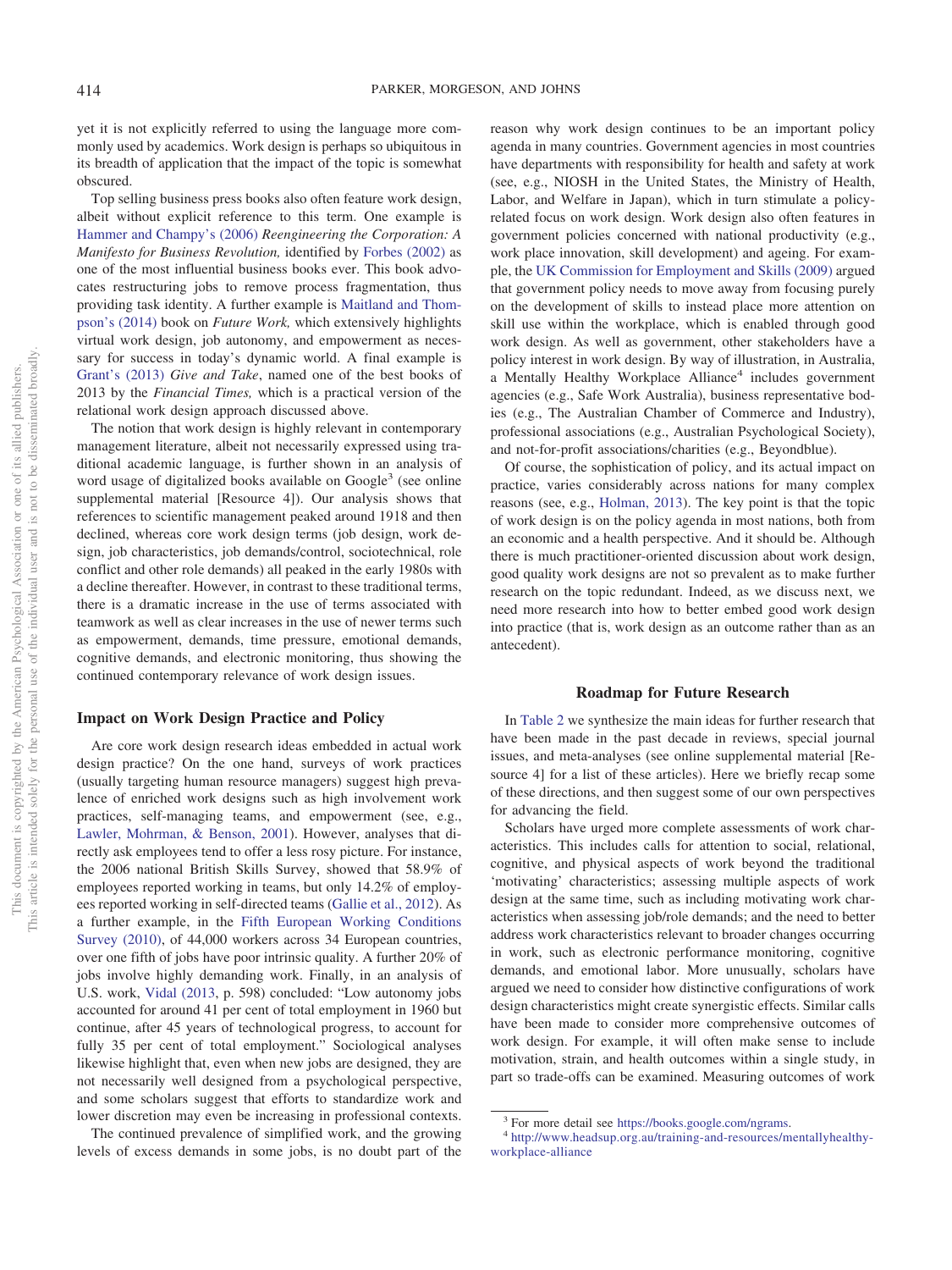| Outcor           |
|------------------|
|                  |
| Mecha            |
| Modera           |
| Antece<br>worl   |
| Focus            |
|                  |
| Metho            |
|                  |
| design           |
| to test          |
| Onc              |
| indeed           |
| inputs           |
| the ne           |
| motiva<br>edge s |
| the de           |
| occurr           |
| pand v           |
| rise to          |
| a stud           |
| develo           |
| might            |
| We               |
| expan            |
| reorier          |

 $\frac{1}{2}$  for  $\frac{1}{2}$   $\frac{1}{2}$   $\frac{1}{2}$   $\frac{1}{2}$   $\frac{1}{2}$ 

<span id="page-12-0"></span>Table 2

| Future Directions for Work Design Research Summarized From Multiple Reviews and Meta-Analyses (See Online Supplemental |  |  |  |  |  |  |  |
|------------------------------------------------------------------------------------------------------------------------|--|--|--|--|--|--|--|
| Material [Resource 5])                                                                                                 |  |  |  |  |  |  |  |

| Theme                                    | Examples                                                                                                                                                                                                                                                                                                 |  |  |  |  |  |  |
|------------------------------------------|----------------------------------------------------------------------------------------------------------------------------------------------------------------------------------------------------------------------------------------------------------------------------------------------------------|--|--|--|--|--|--|
| Work characteristics                     | • Extended work characteristics (e.g., 'strategic significance' instead of task significance; social, relational<br>characteristics; extended job demands)                                                                                                                                               |  |  |  |  |  |  |
|                                          | • Configurations/profiles of work characteristics                                                                                                                                                                                                                                                        |  |  |  |  |  |  |
| Outcomes                                 | • Expanded outcomes, such as work design effects on: skill and learning; cognitive, moral, identity development;<br>organizational-level outcomes like ROI; co-ordination/knowledge-sharing outcomes; safety and injury prevention;<br>active vs passive mental health; development of swift trust; etc. |  |  |  |  |  |  |
|                                          | • How work design at one level affects outcomes at the next level; multiple outcomes at once; and trade-offs amongst<br>outcomes                                                                                                                                                                         |  |  |  |  |  |  |
| Mechanisms                               | • Alternative mechanisms (e.g., knowledge; different types of motivation; team coordination processes; effects on<br><i>identity</i> )                                                                                                                                                                   |  |  |  |  |  |  |
|                                          | • Better understanding of mechanisms (e.g., underpinning health effects)                                                                                                                                                                                                                                 |  |  |  |  |  |  |
| Moderators/context                       | • Incorporate context (e.g., occupational, cultural, etc.)                                                                                                                                                                                                                                               |  |  |  |  |  |  |
|                                          | • Effect of demographics (e.g., work-family issues; gender; ageing) and changing work (e.g., global/distributed teams,<br>communities of practice)                                                                                                                                                       |  |  |  |  |  |  |
| Antecedents/influences on<br>work design | • Influences on work design (e.g., national-level influences on work design; managerial choices; leadership); process<br>of work design; how/why job simplification gets perpetuated                                                                                                                     |  |  |  |  |  |  |
|                                          | • Top down and bottom up work design processes simultaneously (e.g., how autonomy affects crafting)                                                                                                                                                                                                      |  |  |  |  |  |  |
| Focus                                    | • Work design as a proactive strategy for addressing change in the work place                                                                                                                                                                                                                            |  |  |  |  |  |  |
|                                          | • Work design as part of broader systems (e.g., high performing work systems; links to other employment practices<br>like wages)                                                                                                                                                                         |  |  |  |  |  |  |
|                                          | • Career/vocational issues in work design                                                                                                                                                                                                                                                                |  |  |  |  |  |  |
|                                          | • Co-production of work design with customers/clients                                                                                                                                                                                                                                                    |  |  |  |  |  |  |
| Methods and approach                     | • Level issues (e.g., project, task, day work design); multi-level; individual/ team dynamics.                                                                                                                                                                                                           |  |  |  |  |  |  |
|                                          | • Time/temporal issues; dynamics in work characteristics; non-linear effects; thresholds (e.g., when is strain damaging)                                                                                                                                                                                 |  |  |  |  |  |  |
|                                          | • More ethnographic/qualitative studies: intervention studies                                                                                                                                                                                                                                            |  |  |  |  |  |  |

over longer periods, and with enough measurement waves theory about temporal processes, is also needed.

be we have expanded outcomes, it is then of course sensible, necessary, to expand the mechanisms that link work design to outcomes. For example, researchers have often argued for ed to consider individual-level mechanisms beyond intrinsic ation (e.g., alternative forms of motivation, learning, knowlsharing) as well as expanded team-level mechanisms (e.g., evelopment of swift trust, implicit task coordination, the ence/prevention of fault-lines). Once again, when we exwork characteristics, outcomes, and mechanisms, this gives the need to recognize different moderators. For example, in a study concerned with how the level of team autonomy affects the development of swift trust, an obvious moderator to consider might be geographic virtuality.

We certainly concur with, and echo, the need for the above expansions to our field. But at the same time, we advocate a reorientation of the dialogue. There is a somewhat passive feel to the above agenda. For example, rather than asking 'how does work design affect an expanded array of outcomes?,' we propose that one ask 'what is the role of work design in achieving important outcomes?' In the words of *[Parker](#page-16-3)* (*2014*), "we need to expand the criterion space . . . not just by adding extra dependent variables to empirical studies but by exploring when, why, and how work design can help to achieve different purposes" (p. 16.23).

As an example, a promising area is the role that work design might play in shaping, or protecting, personal and occupational identity. For instance, [Eriksson-Zetterquist, Lindberg, and Styhre](#page-14-40) [\(2009\)](#page-14-40) recounted how centralized Internet purchasing technology reduced the autonomy of purchasing personnel, precluding their direct interaction with suppliers and damaging their professional

standing. [Christensen and van Bever \(2014,](#page-13-11) p. 67) described how electronic spreadsheets became the "fast food of strategic decision making," abrogating managerial judgment and shifting power from executives to Wall Street analysts. These examples suggest that active consideration of work design may provide a constructive way to shape identity dynamics in the context of technological change. Thus, designing enriched jobs might lead to adaptive identities that are an asset in the changing world of work: they are associated with viewing work as a calling [\(Bunderson & Thomp](#page-13-12)[son, 2009\)](#page-13-12) or at least an unfolding career [\(Skorikov & Vondracek,](#page-16-33) [2011\)](#page-16-33), and *[Parker](#page-16-3)* (*2014*) asserted that they might encourage people to experiment with new identities in line with the notions of provisional selves [\(Ibarra, 1999\)](#page-15-35) or future work selves (**[Strauss,](#page-16-34) [Griffin, & Parker, 2012](#page-16-34)**). On the other hand, if technology is implemented in such a way that it is allowed to deskill jobs, we might provoke a schism in which people behave at work in ways that belie their identity, with negative consequences for effectiveness.

In essence, then, we propose work design as a powerful vehicle for mitigating potential negative effects (and enhancing potential positive effects) of technological and social change, as well as for enabling these changes to be more effective. This approach builds on studies showing that the effects of various practices (e.g., downsizing, temporary work, lean production) can be improved through good work design [\(Parker & Wall, 1998\)](#page-16-7). Such a proactive perspective is likely to become even more vital in the light of work changes. Take, for instance, the trend that computers and robots are increasingly replacing humans, leaving only high-skilled, complex jobs and low-skilled jobs that involve nonroutine physical elements (e.g., care work). For these jobs that remain, achieving good quality work design with reasonable level demands will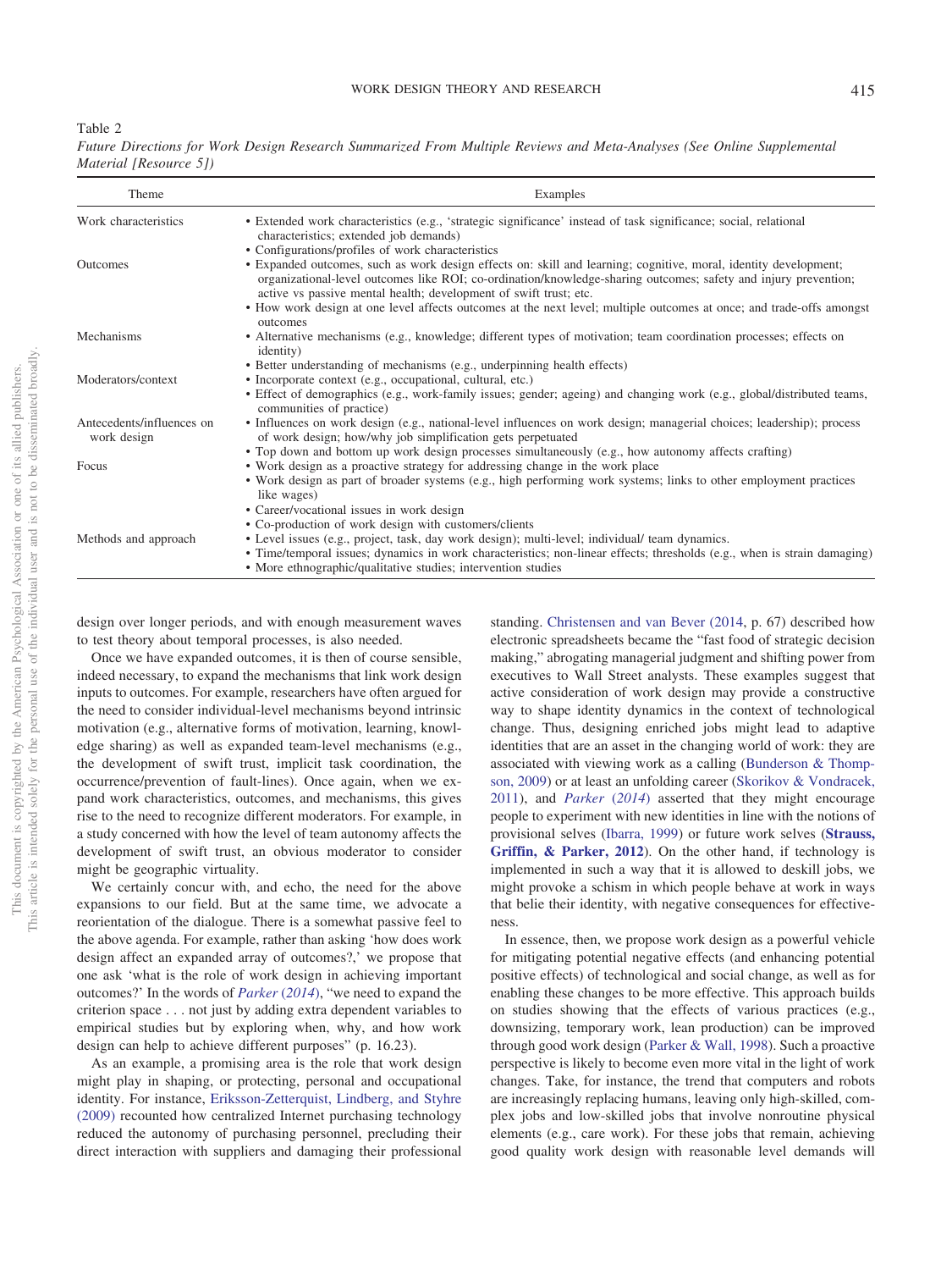become a more important issue than ever. But even more crucially than tracking how computerization affects work, we should be asking: 'what types of work design will enable more effective adaption to computerization?' For instance, how should tasks be allocated among people, and between people and computers, to maximize health, safety, and productivity? Related proactive questions include: how can work design help combat the negative health consequences of increasingly sedentary work? How can work design help keep mature workers in work? What is the role of work design in reducing gender inequities or other forms of disadvantage? How might work design reduce growing levels of underemployment within our society?

There are methodological implications of this more proactive approach focused on how work design can enable positive outcomes, or at least mitigate negative ones, of broader-scale change. First, this approach implies intervention studies (or at least longitudinal tracking) in which work redesigns are monitored over time. Second, it assumes a dynamic perspective to work design. Most research has treated work design as a stable feature of work in which it is assumed that work characteristics are static. Yet, we know that the work environment is dynamic and that numerous factors impinge upon work design [\(Parker, Van den Broeck, &](#page-16-35) [Holman, 2017\)](#page-16-35). For example, individuals routinely craft their own work, implying change (**[Morgeson et al., 2005](#page-15-22)**); novel and disruptive events can exert a significant impact on work [\(Morgeson,](#page-16-36) [Mitchell, & Liu, 2015\)](#page-16-36); individuals often work across multiple, and frequently changing, teams, with work characteristics varying across these teams; and the external context can shape work design (**[Dierdorff & Morgeson, 2007](#page-14-41)**). We need to ask questions such as: what work characteristics evidence more variability over time, and what might cause this variability? And how would variability itself (regardless of the work characteristic) affect the range of outcomes discussed in this review?

Third, a proactive role of work design in relation to technological change is, in essence, a reaffirmation of the sociotechnical systems perspective that social and technological aspects of work must be jointly considered. Thus, our final recommendation is one we have made already, which is that we need to build better bridges between sociotechnical systems perspectives and the individual work design perspectives, with the latter having dominated JAP. In part, this is about addressing levels issues in empirical studies [\(van Mierlo et al., 2005\)](#page-17-7), and conducting more contextualized studies of work design. But it is also about developing a multilevel theory of work design that brings together individuals, teams, and the context [\(Johns, 2006\)](#page-15-36), as well as giving more attention to the sociopolitical forces that shape work design (*[Parker, 2014](#page-16-3)*).

#### **Conclusion**

Work design research has had a long and illustrious history. It is one of the first areas in industrial and organizational psychology subject to rigorous scientific study, it has had a significant impact on management thinking and, to some extent, practice, and it has had a deep and wide impact on academic research and theory. We have learned an enormous amount about how to design work, the costs and benefits of different types of work design, and how and why work design leads to a diverse set of outcomes. Of course,

there is always more to learn, and here we have highlighted several important research needs moving forward.

We close with some more wise words from **[McChesney](#page-15-0)** (**1917**) 100 years ago:

Every man should be more of a man, a better man, for having worked a day. The humdrum shop, operated by humdrum workmen, managed by humdrum superintendents, dominated by humdrum ideals, should be banished to Humdrum Land, if for no other reason than to save the men.

We concur with McChesney (with the extension to also save the women!). We hope that our article helps, like many before it published in JAP, to banish bad jobs to Humdrum Land.

#### **References**

- <span id="page-13-10"></span>Aiken, L. H., Clarke, S. P., Sloane, D. M., Sochalski, J. A., Busse, R., Clarke, H.,... Shamian, J. (2001). Nurses' reports on hospital care in five countries. *Health Affairs, 20,* 43–53. [http://dx.doi.org/10.1377/](http://dx.doi.org/10.1377/hlthaff.20.3.43) [hlthaff.20.3.43](http://dx.doi.org/10.1377/hlthaff.20.3.43)
- <span id="page-13-1"></span>Barker, J. R. (1993). Tightening the iron cage: Concertive control in self-managing teams. *Administrative Science Quarterly*, 38, 408-437. <http://dx.doi.org/10.2307/2393374>
- <span id="page-13-3"></span>Birdi, K., Clegg, C., Patterson, M., Robinson, A., Stride, C. B., Wall, T. D., & Wood, S. J. (2008). The impact of human resource and operational management practices on company productivity: A longitudinal study. *Personnel Psychology, 61,* 467–501. [http://dx.doi.org/10.1111/j.1744-](http://dx.doi.org/10.1111/j.1744-6570.2008.00136.x) [6570.2008.00136.x](http://dx.doi.org/10.1111/j.1744-6570.2008.00136.x)
- <span id="page-13-5"></span>Bond, F. W., & Bunce, D. (2003). The role of acceptance and job control in mental health, job satisfaction, and work performance. *Journal of Applied Psychology, 88,* 1057–1067. [http://dx.doi.org/10.1037/0021-](http://dx.doi.org/10.1037/0021-9010.88.6.1057) [9010.88.6.1057](http://dx.doi.org/10.1037/0021-9010.88.6.1057)
- <span id="page-13-12"></span>Bunderson, S., & Thompson, J. A. (2009). The call of the wild: Zookeepers, callings, and the double-edged sword of deeply meaningful work. *Administrative Science Quarterly, 54,* 32–57. [http://dx.doi.org/10.2189/](http://dx.doi.org/10.2189/asqu.2009.54.1.32) [asqu.2009.54.1.32](http://dx.doi.org/10.2189/asqu.2009.54.1.32)
- <span id="page-13-8"></span>Campion, M. A. (1988). Interdisciplinary approaches to job design: A constructive replication with extensions. *Journal of Applied Psychology, 73,* 467– 481. <http://dx.doi.org/10.1037/0021-9010.73.3.467>
- <span id="page-13-2"></span>Campion, M. A., Medsker, G. J., & Higgs, A. C. (1993). Relations between work group characteristics and effectiveness: Implications for designing effective work groups. *Personnel Psychology, 46,* 823– 847. [http://dx](http://dx.doi.org/10.1111/j.1744-6570.1993.tb01571.x) [.doi.org/10.1111/j.1744-6570.1993.tb01571.x](http://dx.doi.org/10.1111/j.1744-6570.1993.tb01571.x)
- <span id="page-13-7"></span>Campion, M. A., & Thayer, P. W. (1985). Development and field evaluation of an interdisciplinary measure of job design. *Journal of Applied Psychology, 70,* 29 – 43. <http://dx.doi.org/10.1037/0021-9010.70.1.29>
- <span id="page-13-4"></span>Caplan, R. D., Cobb, S., French, J. R. P. Jr., Harrison, R. V., & Pinneau, S. R. (1975). *Job demands and worker health*. (Publication No. [NIOSH] 75–160). Washington, DC: U.S. Department of Health, Education, and Welfare.
- <span id="page-13-9"></span>Cascio, W. F., & Aguinis, H. (2008). Research in industrial and organizational psychology from 1963 to 2007: Changes, choices, and trends. *Journal of Applied Psychology, 93,* 1062–1081. [http://dx.doi.org/10](http://dx.doi.org/10.1037/0021-9010.93.5.1062) [.1037/0021-9010.93.5.1062](http://dx.doi.org/10.1037/0021-9010.93.5.1062)
- <span id="page-13-6"></span>Cavanaugh, M. A., Boswell, W. R., Roehling, M. V., & Boudreau, J. W. (2000). An empirical examination of self-reported work stress among U.S. managers. *Journal of Applied Psychology, 85,* 65–74. [http://dx.doi](http://dx.doi.org/10.1037/0021-9010.85.1.65) [.org/10.1037/0021-9010.85.1.65](http://dx.doi.org/10.1037/0021-9010.85.1.65)
- <span id="page-13-0"></span>Cherns, A. (1976). The principles of sociotechnical design. *Human Relations, 29,* 783–792. <http://dx.doi.org/10.1177/001872677602900806>
- <span id="page-13-11"></span>Christensen, C. M., & van Bever, D. (2014). The capitalist's dilemma. *Harvard Business Review, 92,* 60 – 68.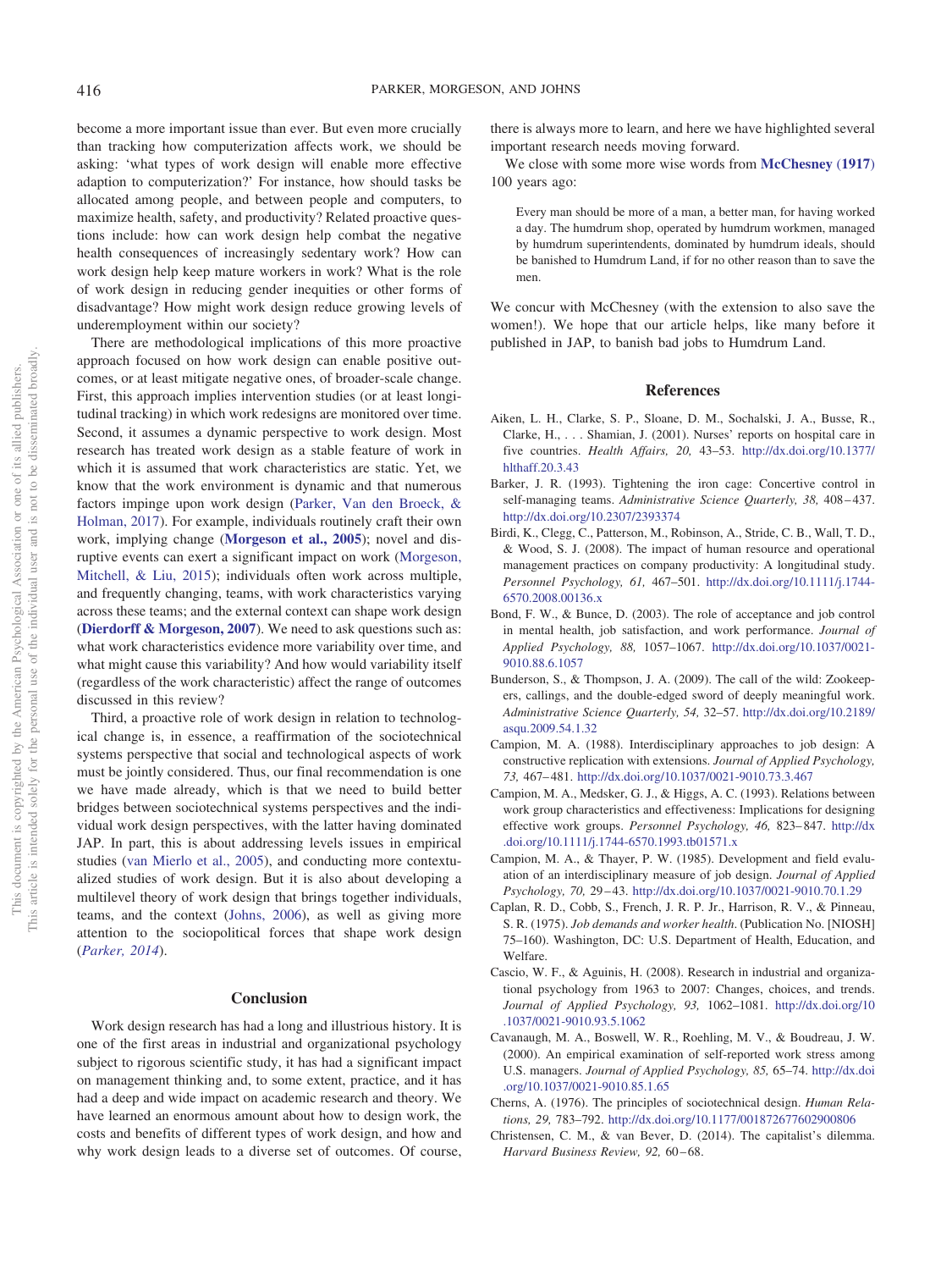- <span id="page-14-8"></span>Clegg, C. W. (2000). Sociotechnical principles for system design. *Applied Ergonomics, 31,* 463– 477. [http://dx.doi.org/10.1016/S0003-](http://dx.doi.org/10.1016/S0003-6870%2800%2900009-0) [6870\(00\)00009-0](http://dx.doi.org/10.1016/S0003-6870%2800%2900009-0)
- <span id="page-14-5"></span>Cohen, S. G., & Bailey, D. E. (1997). What makes teams work: Group effectiveness research from the shop floor to the executive suite. *Journal of Management, 23,* 239 –290. [http://dx.doi.org/10.1177/](http://dx.doi.org/10.1177/014920639702300303) [014920639702300303](http://dx.doi.org/10.1177/014920639702300303)
- <span id="page-14-22"></span>Cole, M. S., Walter, F., Bedeian, A. G., & O'Boyle, E. H. (2012). Job burnout and employee engagement: A meta-analytic examination of construct proliferation. *Journal of Management*, 38, 1550-1581. [http://](http://dx.doi.org/10.1177/0149206311415252) [dx.doi.org/10.1177/0149206311415252](http://dx.doi.org/10.1177/0149206311415252)
- <span id="page-14-7"></span>Cordery, J. L., Morrison, D., Wright, B. M., & Wall, T. D. (2010). The impact of autonomy and task uncertainty on team performance: A longitudinal field study. *Journal of Organizational Behavior, 31,* 240 – 258. <http://dx.doi.org/10.1002/job.657>
- <span id="page-14-17"></span>Crawford, E. R., Lepine, J. A., & Rich, B. L. (2010). Linking job demands and resources to employee engagement and burnout: A theoretical extension and meta-analytic test. *Journal of Applied Psychology, 95,* 834 – 848. <http://dx.doi.org/10.1037/a0019364>
- <span id="page-14-4"></span>Cummings, T. G. (1978). Self-regulating work groups: A socio-technical synthesis. *Academy of Management Review, 3, 625–634.*
- <span id="page-14-1"></span>Davis, L. E. (1966). The design of jobs. *Industrial Relations*, 6, 21-45. <http://dx.doi.org/10.1111/j.1468-232X.1966.tb00833.x>
- <span id="page-14-9"></span>Dean, J. W., & Snell, S. A. (1991). Integrated manufacturing and job design: Moderating effects of organizational inertia. *Academy of Management Journal, 34,* 776 – 804. <http://dx.doi.org/10.2307/256389>
- <span id="page-14-19"></span>de Lange, A. H., Taris, T. W., Kompier, M. A., Houtman, I. L., & Bongers, P. M. (2003). "The very best of the millennium": Longitudinal research and the demand-control-(support) model. *Journal of Occupational Health Psychology, 8,* 282–305. [http://dx.doi.org/10.1037/1076-8998.8](http://dx.doi.org/10.1037/1076-8998.8.4.282) [.4.282](http://dx.doi.org/10.1037/1076-8998.8.4.282)
- <span id="page-14-21"></span>Demerouti, E., Bakker, A. B., Nachreiner, F., & Schaufeli, W. B. (2001). The job demands-resources model of burnout. *Journal of Applied Psychology, 86,* 499 –512. <http://dx.doi.org/10.1037/0021-9010.86.3.499>
- <span id="page-14-41"></span>Dierdorff, E. C., & Morgeson, F. P. (2007). Consensus in work role requirements: The influence of discrete occupational context on role expectations. *Journal of Applied Psychology, 92,* 1228 –1241. [http://dx](http://dx.doi.org/10.1037/0021-9010.92.5.1228) [.doi.org/10.1037/0021-9010.92.5.1228](http://dx.doi.org/10.1037/0021-9010.92.5.1228)
- <span id="page-14-27"></span>Edwards, J. R., Scully, J. A., & Brtek, M. D. (1999). The measurement of work: Hierarchical representation of the multimethod job design questionnaire. *Personnel Psychology, 52,* 305–334. [http://dx.doi.org/10](http://dx.doi.org/10.1111/j.1744-6570.1999.tb00163.x) [.1111/j.1744-6570.1999.tb00163.x](http://dx.doi.org/10.1111/j.1744-6570.1999.tb00163.x)
- <span id="page-14-20"></span>Elsbach, K. D., & Hargadon, A. B. (2006). Enhancing creativity through "mindless" work: A framework of workday design. Organization Sci*ence, 17,* 470 – 483. <http://dx.doi.org/10.1287/orsc.1060.0193>
- <span id="page-14-40"></span>Eriksson-Zetterquist, U., Lindberg, K., & Styhre, A. (2009). When the good times are over: Professionals encountering new technology. *Human Relations, 62,* 1145–1170. <http://dx.doi.org/10.1177/0018726709334879>
- <span id="page-14-34"></span>Fernández-Aráoz, C. (2014). 21st-Century talent spotting. *Harvard Business Review, 92,* 46 –54, 56, 138.
- <span id="page-14-38"></span>Fifth European Working Conditions Survey. (2010). Retrieved from [http://](http://www.eurofound.europa.eu/surveys/2010/fifth-european-working-conditions-survey-2010) [www.eurofound.europa.eu/surveys/2010/fifth-european-working](http://www.eurofound.europa.eu/surveys/2010/fifth-european-working-conditions-survey-2010)[conditions-survey-2010](http://www.eurofound.europa.eu/surveys/2010/fifth-european-working-conditions-survey-2010)
- <span id="page-14-23"></span>Fisher, C. D., & Gitelson, R. (1983). A meta-analysis of the correlates of role conflict and ambiguity. *Journal of Applied Psychology, 68,* 320 – 333. <http://dx.doi.org/10.1037/0021-9010.68.2.320>
- <span id="page-14-36"></span>Forbes. (2002). *Top five business books of the long boom source*. Retrieved from <http://www.forbes.com/2002/09/30/0930booksintro.html>
- <span id="page-14-2"></span>Fraser, R. (1947). *The incidence of neurosis among factory workers: Industrial Health Research Board* (Report No. 90). London, UK: H. M. Stationery Office.
- <span id="page-14-25"></span>Frese, M., Garst, H., & Fay, D. (2007). Making things happen: Reciprocal relationships between work characteristics and personal initiative in a four-wave longitudinal structural equation model. *Journal of Applied*

*Psychology, 92,* 1084 –1102. [http://dx.doi.org/10.1037/0021-9010.92.4](http://dx.doi.org/10.1037/0021-9010.92.4.1084) [.1084](http://dx.doi.org/10.1037/0021-9010.92.4.1084)

- <span id="page-14-16"></span>Fried, Y., & Ferris, G. R. (1987). The validity of the job characteristics model: A review and meta-analysis. *Personnel Psychology, 40,* 287– 322. <http://dx.doi.org/10.1111/j.1744-6570.1987.tb00605.x>
- <span id="page-14-24"></span>Frone, M. R., Russell, M., & Cooper, M. L. (1992). Antecedents and outcomes of work-family conflict: Testing a model of the work-family interface. *Journal of Applied Psychology, 77,* 65–78. [http://dx.doi.org/](http://dx.doi.org/10.1037/0021-9010.77.1.65) [10.1037/0021-9010.77.1.65](http://dx.doi.org/10.1037/0021-9010.77.1.65)
- <span id="page-14-31"></span>Gallie, D., Zhou, Y., Felstead, A., & Green, F. (2012). Teamwork, skill development and employee welfare. *British Journal of Industrial Relations, 50,* 23– 46. <http://dx.doi.org/10.1111/j.1467-8543.2010.00787.x>
- <span id="page-14-18"></span>Ganster, D. C., & Rosen, C. C. (2013). Work stress and employee health. *Journal of Management, 39,* 1085–1122. [http://dx.doi.org/10.1177/](http://dx.doi.org/10.1177/0149206313475815) [0149206313475815](http://dx.doi.org/10.1177/0149206313475815)
- <span id="page-14-0"></span>Gilbreth, F. B. (1911). *Motion studies*. New York, NY: Van Nostrand.
- <span id="page-14-33"></span>Graham, J. R., Harvey, C. R., & Puri, M. (2015). Capital allocation and delegation of decision-making authority within firms. *Journal of Financial Economics, 115,* 449 – 470. [http://dx.doi.org/10.1016/j.jfineco.2014](http://dx.doi.org/10.1016/j.jfineco.2014.10.011) [.10.011](http://dx.doi.org/10.1016/j.jfineco.2014.10.011)
- <span id="page-14-29"></span>Grant, A. M. (2007). Relational job design and the motivation to make a prosocial difference. *The Academy of Management Review, 32,* 393– 417. <http://dx.doi.org/10.5465/AMR.2007.24351328>
- <span id="page-14-28"></span>Grant, A. M. (2008). The significance of task significance: Job performance effects, relational mechanisms, and boundary conditions. *Journal of Applied Psychology, 93,* 108 –124. [http://dx.doi.org/10.1037/0021-](http://dx.doi.org/10.1037/0021-9010.93.1.108) [9010.93.1.108](http://dx.doi.org/10.1037/0021-9010.93.1.108)
- <span id="page-14-37"></span>Grant, A. M. (2013). *Give and Take: Why helping others drives our success*. New York, NY: Penguin.
- <span id="page-14-26"></span>Grant, A. M., & Parker, S. K. (2009). Redesigning work design theories: The rise of relational and proactive perspectives. *The Academy of Management Annals, 3,* 317–375. [http://dx.doi.org/10.1080/](http://dx.doi.org/10.1080/19416520903047327) [19416520903047327](http://dx.doi.org/10.1080/19416520903047327)
- <span id="page-14-6"></span>Guzzo, R. A., & Dickson, M. W. (1996). Teams in organizations: Recent research on performance and effectiveness. *Annual Review of Psychology, 47,* 307–338. <http://dx.doi.org/10.1146/annurev.psych.47.1.307>
- <span id="page-14-15"></span>Hackman, J. R., & Lawler, E. E. (1971). Employee reactions to job characteristics. *Journal of Applied Psychology, 55,* 259 –286. [http://dx](http://dx.doi.org/10.1037/h0031152) [.doi.org/10.1037/h0031152](http://dx.doi.org/10.1037/h0031152)
- <span id="page-14-10"></span>Hackman, J. R., & Oldham, G. R. (1975). Development of the job diagnostic survey. *Journal of Applied Psychology, 60,* 159 –170. [http://dx](http://dx.doi.org/10.1037/h0076546) [.doi.org/10.1037/h0076546](http://dx.doi.org/10.1037/h0076546)
- <span id="page-14-11"></span>Hackman, J. R., & Oldham, G. R. (1976). Motivation through the design of work: Test of a theory. *Organizational Behavior & Human Performance, 16,* 250 –279. [http://dx.doi.org/10.1016/0030-5073\(76\)90016-7](http://dx.doi.org/10.1016/0030-5073%2876%2990016-7)
- <span id="page-14-12"></span>Hackman, R. J., & Oldham, G. R. (1980). *Work redesign*. San Francisco, CA: Addison Wesley.
- <span id="page-14-30"></span>Hall, D. T. T., & Heras, M. L. (2010). Reintegrating job design and career theory: Creating not just good jobs but smart jobs. *Journal of Organizational Behavior, 31,* 448 – 462. <http://dx.doi.org/10.1002/job.613>
- <span id="page-14-3"></span>Halliday, J. L. (1948). *Psychosocial medicine: A study of the sick society*. New York, NY: Norton.
- <span id="page-14-35"></span>Hammer, M., & Champy, J. (2006). *Reengineering the corporation: A manifesto revolution in business*. New York, NY: Harper Business Essential.
- <span id="page-14-32"></span>Hartline, M. D., & Ferrell, O. C. (1996). The management of customercontact service employees: An empirical investigation. *Journal of Marketing, 60,* 52–70. <http://dx.doi.org/10.2307/1251901>
- <span id="page-14-14"></span>Herzberg, F. (1966). One more time: How do you motivate employees? [reprinted in 2003, Best of HBR]. *Harvard Business Review*.
- <span id="page-14-13"></span>Herzberg, F., Mausner, B., & Snyderman, B. B. (1959). *The motivation to work*. New York, NY: Wiley.
- <span id="page-14-39"></span>Holman, D. (2013). Job types and job quality in Europe. *Human Relations, 66,* 475–502. <http://dx.doi.org/10.1177/0018726712456407>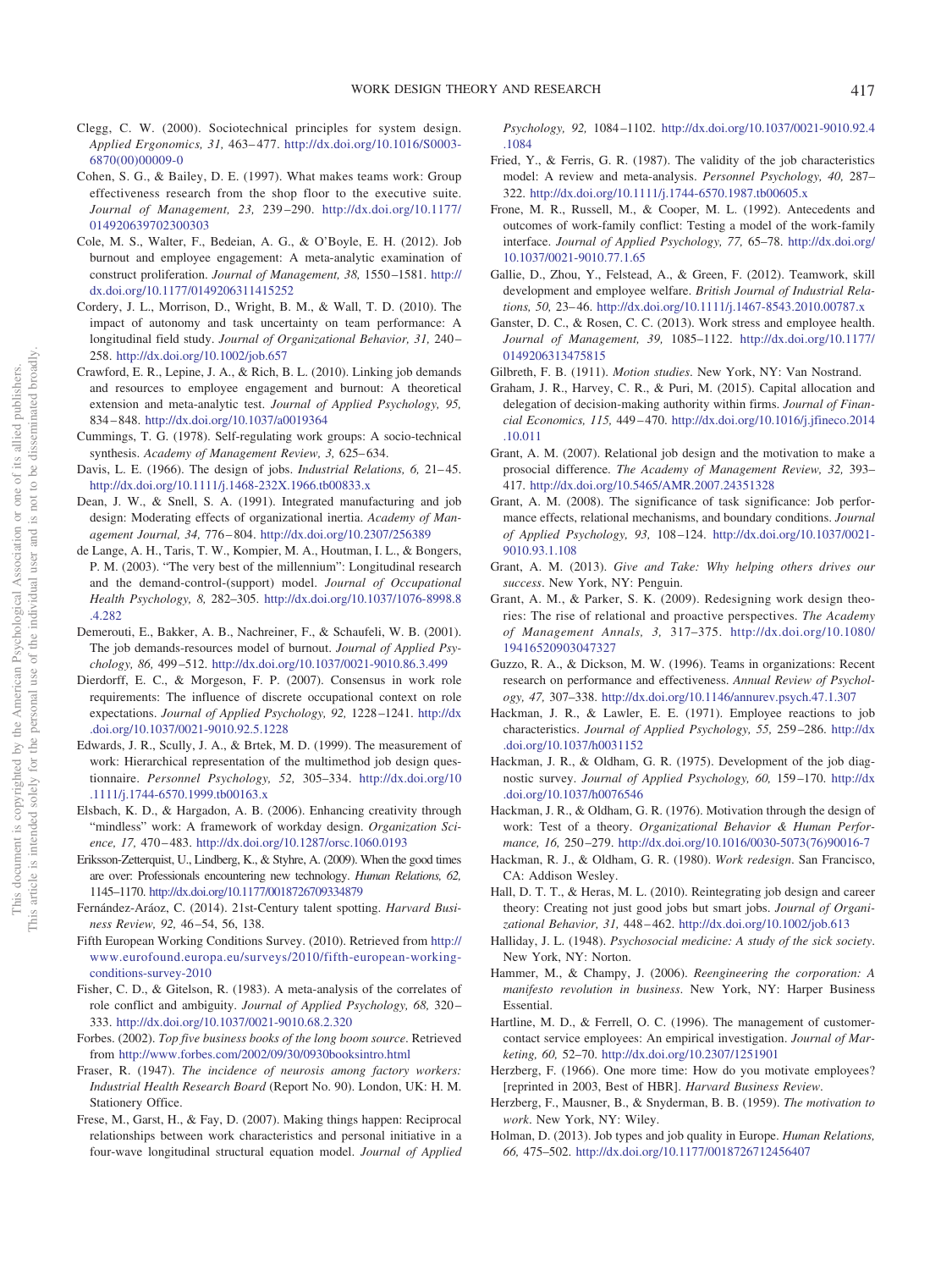- <span id="page-15-30"></span>Holmstrom, B., & Milgrom, P. (1991). Multitask principal-agent analyses: Incentive contracts, asset ownership, and job design. *Journal of Law Economics and Organization, 7,* 24 –52. [http://dx.doi.org/10.1093/jleo/](http://dx.doi.org/10.1093/jleo/7.special_issue.24) [7.special\\_issue.24](http://dx.doi.org/10.1093/jleo/7.special_issue.24)
- <span id="page-15-27"></span>Hoogendoorn, W. E., van Poppel, M. N., Bongers, P. M., Koes, B. W., & Bouter, L. M. (2000). Systematic review of psychosocial factors at work and private life as risk factors for back pain. *Spine, 25,* 2114 –2125. <http://dx.doi.org/10.1097/00007632-200008150-00017>
- <span id="page-15-11"></span>Humphrey, S. E., Nahrgang, J. D., & Morgeson, F. P. (2007). Integrating motivational, social, and contextual work design features: A metaanalytic summary and theoretical extension of the work design literature. *Journal of Applied Psychology, 92,* 1332–1356. [http://dx.doi.org/10](http://dx.doi.org/10.1037/0021-9010.92.5.1332) [.1037/0021-9010.92.5.1332](http://dx.doi.org/10.1037/0021-9010.92.5.1332)
- <span id="page-15-35"></span>Ibarra, H. (1999). Provisional selves: Experimenting with image and identity in professional adaptation. *Administrative Science Quarterly, 44,* 764 –791. <http://dx.doi.org/10.2307/2667055>
- <span id="page-15-2"></span>Ilgen, D. R., & Hollenbeck, J. R. (1991). The structure of work: Job design and roles. In M. D. Dunnette & L. M. Hough (Eds.), *Handbook of industrial and organizational psychology* (2nd ed., Vol. 2, pp. 165–207). Palo Alto, CA: Consulting Psychologists Press.
- <span id="page-15-17"></span>Jackson, P. R., Wall, T. D., Martin, R., & Davids, K. (1993). New measures of job control, cognitive demand, and production responsibility. *Journal of Applied Psychology, 78,* 753–762. [http://dx.doi.org/10](http://dx.doi.org/10.1037/0021-9010.78.5.753) [.1037/0021-9010.78.5.753](http://dx.doi.org/10.1037/0021-9010.78.5.753)
- <span id="page-15-20"></span>Jackson, S. E., & Schuler, R. S. (1985). A meta-analysis and conceptual critique of research on role ambiguity and role conflict in work settings. *Organizational Behavior and Human Decision Processes, 36,* 16 –78. [http://dx.doi.org/10.1016/0749-5978\(85\)90020-2](http://dx.doi.org/10.1016/0749-5978%2885%2990020-2)
- <span id="page-15-36"></span>Johns, G. (2006). The essential impact of context on organizational behavior. *The Academy of Management Review, 31,* 386 – 408. [http://dx.doi](http://dx.doi.org/10.5465/AMR.2006.20208687) [.org/10.5465/AMR.2006.20208687](http://dx.doi.org/10.5465/AMR.2006.20208687)
- <span id="page-15-18"></span>Johns, G. (2010). Some unintended consequences of job design. *Journal of Organizational Behavior, 31,* 361–369. [http://dx.doi.org/10.1002/job](http://dx.doi.org/10.1002/job.669) [.669](http://dx.doi.org/10.1002/job.669)
- <span id="page-15-14"></span>Johns, G., Xie, J. I., & Fang, Y. Q. (1992). Mediating and moderating effects in job design. *Journal of Management*, 18, 657-676. [http://dx](http://dx.doi.org/10.1177/014920639201800404) [.doi.org/10.1177/014920639201800404](http://dx.doi.org/10.1177/014920639201800404)
- <span id="page-15-16"></span>Johnson, J. V., & Hall, E. M. (1988). Job strain, work place social support, and cardiovascular disease: A cross-sectional study of a random sample of the Swedish working population. *American Journal of Public Health, 78,* 1336 –1342. <http://dx.doi.org/10.2105/AJPH.78.10.1336>
- <span id="page-15-21"></span>Judge, T. A., Bono, J. E., & Locke, E. A. (2000). Personality and job satisfaction: The mediating role of job characteristics. *Journal of Applied Psychology, 85,* 237–249. <http://dx.doi.org/10.1037/0021-9010.85.2.237>
- <span id="page-15-19"></span>Kahn, R. L., Wolfe, D. M., Quinn, R. P., Snoek, J. D., & Rosenthal, R. A. (1964). *Organizational stress: Studies in role conflict and ambiguity*. London, UK: Wiley.
- <span id="page-15-4"></span>Karasek, R. A., Jr. (1979). Job demands, job decision latitude, and mental strain: Implications for job redesign. *Administrative Science Quarterly, 24,* 285–308. <http://dx.doi.org/10.2307/2392498>
- <span id="page-15-15"></span>Karasek, R., & Theorell, T. (1990). *Healthy work: Stress, productivity, and the reconstruction of working life*. New York, NY: Basic Books.
- <span id="page-15-5"></span>Kiggundu, M. N. (1983). Task interdependence and job design: Test of a theory. *Organizational Behavior & Human Performance, 31,* 145–172. [http://dx.doi.org/10.1016/0030-5073\(83\)90118-6](http://dx.doi.org/10.1016/0030-5073%2883%2990118-6)
- <span id="page-15-6"></span>Kirkman, B. L., & Rosen, B. (1999). Beyond self-management: Antecedents and consequences of team empowerment. *Academy of Management Journal, 42,* 58 –74. <http://dx.doi.org/10.2307/256874>
- <span id="page-15-29"></span>Kivimäki, M., Virtanen, M., Elovainio, M., Kouvonen, A., Väänänen, A., & Vahtera, J. (2006). Work stress in the etiology of coronary heart disease—A meta-analysis. *Scandinavian Journal of Work, Environment & Health, 32,* 431– 442. <http://dx.doi.org/10.5271/sjweh.1049>
- <span id="page-15-24"></span>Kohn, M. L., & Schooler, C. (1982). Job conditions and personality: A longitudinal assessment of their reciprocal effects. *American Journal of Sociology, 87,* 1257–1286. <http://dx.doi.org/10.1086/227593>
- <span id="page-15-31"></span>Kousha, K., & Thelwall, M. (2008). Assessing the impact of disciplinary research on teaching: An automatic analysis of online syllabuses. *Journal of the American Society for Information Science and Technology, 59,* 2060 –2069. <http://dx.doi.org/10.1002/asi.20920>
- <span id="page-15-32"></span>Kuehn, K. (2014). Sustainability a CFO can love. *Harvard Business Review, 94,* 66 –74.
- <span id="page-15-7"></span>Langfred, C. W. (2000). The paradox of self-management: Individual and group autonomy in work groups. *Journal of Organizational Behavior,* 21, 563-585. [http://dx.doi.org/10.1002/1099-1379\(200008\)21:5](http://dx.doi.org/10.1002/1099-1379%28200008%2921:5%3C563::AID-JOB31%3E3.0.CO;2-H)<563:: [AID-JOB31](http://dx.doi.org/10.1002/1099-1379%28200008%2921:5%3C563::AID-JOB31%3E3.0.CO;2-H)>3.0.CO;2-H
- <span id="page-15-34"></span>Lawler, E. E., Mohrman, S. A., & Benson, G. (2001). *Organizing for high performance: Employee involvement, TQM, reengineering, and knowledge management in the Fortune 1000: The CEO report*. San Francisco, CA: Jossey-Bass.
- <span id="page-15-3"></span>Lee, C. I. S. G., Felps, W., & Baruch, Y. (2014). Toward a taxonomy of career studies through bibliometric visualization. *Journal of Vocational Behavior, 85,* 339 –351. <http://dx.doi.org/10.1016/j.jvb.2014.08.008>
- <span id="page-15-25"></span>Li, W. D., Fay, D., Frese, M., Harms, P. D., & Gao, X. Y. (2014). Reciprocal relationship between proactive personality and work characteristics: A latent change score approach. *Journal of Applied Psychology, 99,* 948 –965. <http://dx.doi.org/10.1037/a0036169>
- <span id="page-15-10"></span>Locke, E. A., & Henne, D. (1986). Work motivation theories. In C. Cooper & I. Robertson (Eds.), *International review of industrial and organizational psychology* (Vol. 1, pp. 1–35). Chichester, England: Wiley.
- <span id="page-15-12"></span>Loher, B. T., Noe, R. A., Moeller, N. L., & Fitzgerald, M. P. (1985). A meta-analysis of the relation of job characteristics to job satisfaction. *Journal of Applied Psychology, 70,* 280 –289. [http://dx.doi.org/10.1037/](http://dx.doi.org/10.1037/0021-9010.70.2.280) [0021-9010.70.2.280](http://dx.doi.org/10.1037/0021-9010.70.2.280)
- <span id="page-15-33"></span>Maitland, A., & Thompson, P. (2014). *Future Work: Changing organizational culture for the new world of work*. London, UK: Palgrave Macmillan.
- <span id="page-15-9"></span>Majchrzak, A., Rice, R. E., Malhotra, A., King, N., & Ba, S. (2000). Technology adaptation: The case of a computer-supported interorganizational virtual team. *Management Information Systems Quarterly, 24,* 569 – 600. <http://dx.doi.org/10.2307/3250948>
- <span id="page-15-8"></span>Manz, C. C., & Sims, H. P., Jr. (1987). Leading workers to lead themselves: The external leadership of self-managing work teams. *Administrative Science Quarterly, 32,* 106 –129. [http://dx.doi.org/10](http://dx.doi.org/10.2307/2392745) [.2307/2392745](http://dx.doi.org/10.2307/2392745)
- <span id="page-15-28"></span>Marmot, M. G., Stansfeld, S., Patel, C., North, F., Head, J., White, I., ... Smith, G. D. (1991). Health inequalities among British civil servants: The Whitehall II study. *The Lancet, 337,* 1387–1393. [http://dx.doi.org/](http://dx.doi.org/10.1016/0140-6736%2891%2993068-K) [10.1016/0140-6736\(91\)93068-K](http://dx.doi.org/10.1016/0140-6736%2891%2993068-K)
- <span id="page-15-0"></span>McChesney, G. G. (1917). The psychology of efficiency. *Journal of Applied Psychology, 1,* 176 –179. <http://dx.doi.org/10.1037/h0075424>
- <span id="page-15-1"></span>McGregor, D. (1960). *The human side of enterprise*. New York, NY: McGraw-Hill.
- <span id="page-15-26"></span>Miner, J. B. (2003). The rated importance, scientific validity, and practical usefulness of organizational behavior theories: A quantitative review. *Academy of Management Learning & Education, 2,* 250 –268. [http://dx](http://dx.doi.org/10.5465/AMLE.2003.10932132) [.doi.org/10.5465/AMLE.2003.10932132](http://dx.doi.org/10.5465/AMLE.2003.10932132)
- <span id="page-15-23"></span>Morgeson, F. P., & Campion, M. A. (2002). Minimizing tradeoffs when redesigning work: Evidence from a longitudinal quasi-experiment. *Personnel Psychology, 55,* 589 – 612. [http://dx.doi.org/10.1111/j.1744-6570](http://dx.doi.org/10.1111/j.1744-6570.2002.tb00122.x) [.2002.tb00122.x](http://dx.doi.org/10.1111/j.1744-6570.2002.tb00122.x)
- <span id="page-15-13"></span>Morgeson, F. P., & Campion, M. A. (2003). Work design. In W. C. Borman, D. R. Ilgen, & R. J. Klimoski (Eds.), *Handbook of psychology: Vol. 12*. *Industrial and organizational psychology* (pp. 423– 452). Hoboken, NJ: Wiley.
- <span id="page-15-22"></span>Morgeson, F. P., Delaney-Klinger, K., & Hemingway, M. A. (2005). The importance of job autonomy, cognitive ability, and job-related skill for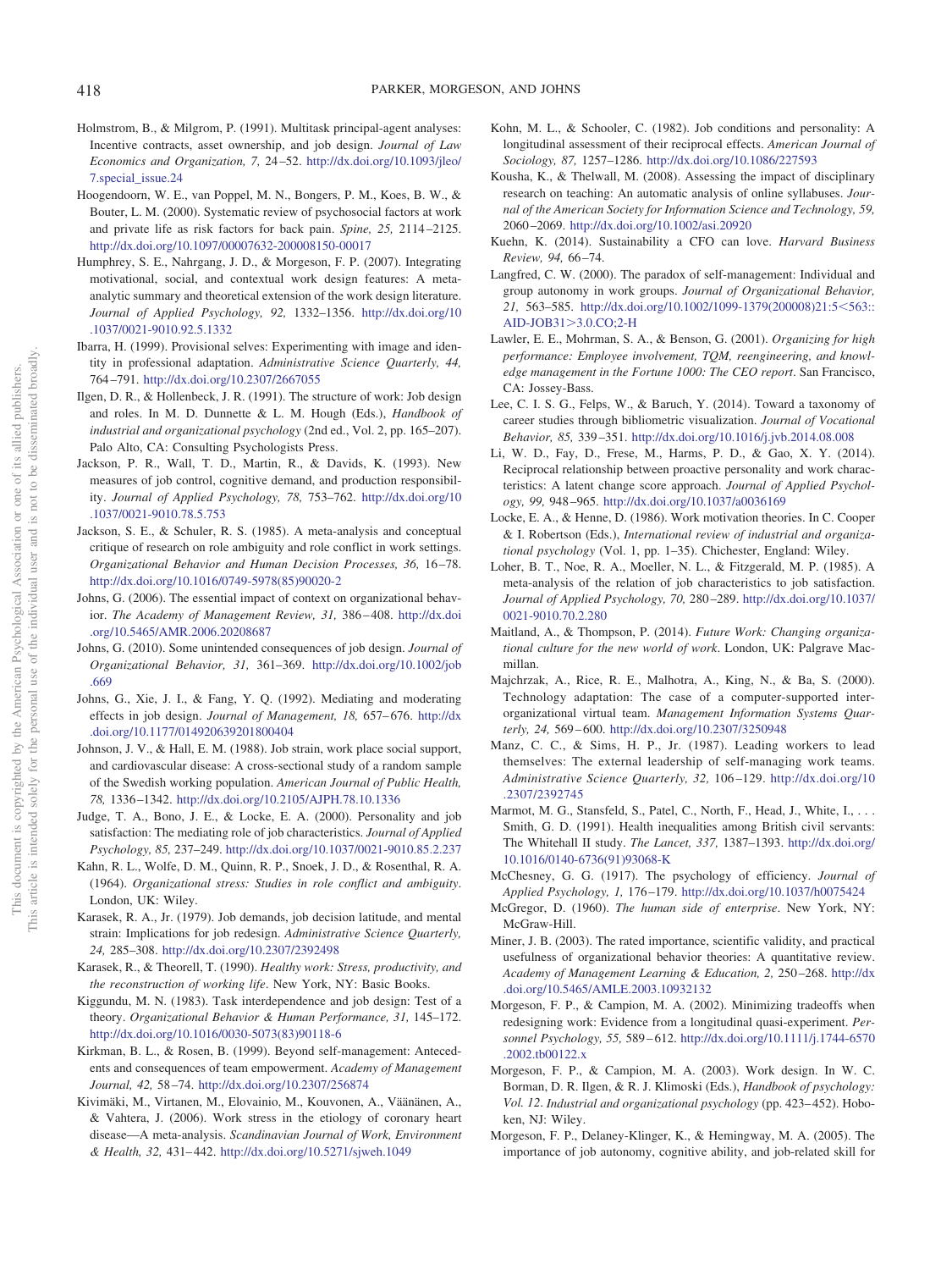predicting role breadth and job performance. *Journal of Applied Psychology, 90,* 399 – 406. <http://dx.doi.org/10.1037/0021-9010.90.2.399>

- <span id="page-16-13"></span>Morgeson, F. P., Garza, A. S., & Campion, M. A. (2012). Work design. In N. Schmitt & S. Highhouse (Eds.), *Handbook of psychology: Vol. 12*. *Industrial and organizational psychology* (2nd ed., pp. 525–559). Hoboken, NJ: Wiley.
- <span id="page-16-26"></span>Morgeson, F. P., & Humphrey, S. E. (2006). The Work Design Questionnaire (WDQ): Developing and validating a comprehensive measure for assessing job design and the nature of work. *Journal of Applied Psychology, 91,* 1321–1339. <http://dx.doi.org/10.1037/0021-9010.91.6.1321>
- <span id="page-16-4"></span>Morgeson, F. P., & Humphrey, S. E. (2008). Job and team design: Toward a more integrative conceptualization of work design. In J. Martocchio (Ed.), *Research in personnel and human resource management* (Vol. 27, pp. 39 –91). London, UK: Emerald Group Publishing Limited. [http://dx](http://dx.doi.org/10.1016/S0742-7301%2808%2927002-7) [.doi.org/10.1016/S0742-7301\(08\)27002-7](http://dx.doi.org/10.1016/S0742-7301%2808%2927002-7)
- <span id="page-16-8"></span>Morgeson, F. P., Johnson, M. D., Campion, M. A., Medsker, G. J., & Mumford, T. V. (2006). Understanding reactions to job redesign: A quasi-experimental investigation of the moderating effects of organizational context on perceptions of performance behavior. *Personnel Psychology, 59,* 333–363. [http://dx.doi.org/10.1111/j.1744-6570.2006](http://dx.doi.org/10.1111/j.1744-6570.2006.00941.x) [.00941.x](http://dx.doi.org/10.1111/j.1744-6570.2006.00941.x)
- <span id="page-16-36"></span>Morgeson, F. P., Mitchell, T. R., & Liu, D. (2015). Event system theory: An event-oriented approach to the organizational sciences. *The Academy of Management Review, 40,* 515–537. [http://dx.doi.org/10.5465/amr](http://dx.doi.org/10.5465/amr.2012.0099) [.2012.0099](http://dx.doi.org/10.5465/amr.2012.0099)
- <span id="page-16-32"></span>Moritz, B. (2014). How I Did It . . . The U.S. Chairman of PWC on Keeping Millennials Engaged. *Harvard Business Review, 92,* 41– 44.
- <span id="page-16-20"></span>Nahrgang, J. D., Morgeson, F. P., & Hofmann, D. A. (2011). Safety at work: A meta-analytic investigation of the link between job demands, job resources, burnout, engagement, and safety outcomes. *Journal of Applied Psychology, 96,* 71–94. <http://dx.doi.org/10.1037/a0021484>
- <span id="page-16-31"></span>Nidumolu, R., Ellison, J., Whalen, J., & Billman, E. (2014). The collaboration imperative. *Harvard Business Review*, 92, 76-84, 132.
- <span id="page-16-18"></span>Ohly, S., & Fritz, C. (2010). Work characteristics, challenge appraisal, creativity, and proactive behavior: A multi-level study. *Journal of Organizational Behavior, 31,* 543–565. <http://dx.doi.org/10.1002/job.633>
- <span id="page-16-19"></span>Ohly, S., Sonnentag, S., & Pluntke, F. (2006). Routinization, work characteristics and their relationships with creative and proactive behaviours. *Journal of Organizational Behavior, 27,* 257–279. [http://dx.doi.org/10](http://dx.doi.org/10.1002/job.376) [.1002/job.376](http://dx.doi.org/10.1002/job.376)
- <span id="page-16-28"></span>O'Mahony, S., & Bechky, B. A. (2006). Stretchwork: Managing the career progression paradox in external labor markets. *Academy of Management Journal, 49,* 918 –941. <http://dx.doi.org/10.5465/AMJ.2006.22798174>
- <span id="page-16-23"></span>Parker, S. K. (1998). Enhancing role breadth self-efficacy: The roles of job enrichment and other organizational interventions. *Journal of Applied Psychology, 83,* 835– 852. [http://dx.doi.org/10.1037/0021-9010.83.6](http://dx.doi.org/10.1037/0021-9010.83.6.835) [.835](http://dx.doi.org/10.1037/0021-9010.83.6.835)
- <span id="page-16-9"></span>Parker, S. K. (2003). Longitudinal effects of lean production on employee outcomes and the mediating role of work characteristics. *Journal of Applied Psychology, 88,* 620 – 634.
- <span id="page-16-3"></span>Parker, S. K. (2014). Beyond motivation: Job and work design for development, health, ambidexterity, and more. *Annual Review of Psychology, 65,* 661– 691. <http://dx.doi.org/10.1146/annurev-psych-010213-115208>
- <span id="page-16-27"></span>Parker, S. K., Johnson, A., Collins, C., & Nguyen, H. (2013). Making the most of structural support: Moderating influence of employees' clarity and negative affect. *Academy of Management Journal, 56,* 867– 892.
- <span id="page-16-35"></span>Parker, S. K., Van den Broeck, A., and Holman, D. (2017). Work design influences: A synthesis of multilevel factors that affect the design of jobs. *Academy of Management Annals, 11*(1), 267–308. [http://dx.doi](http://dx.doi.org/10.5465/annals.2014.0054) [.org/10.5465/annals.2014.0054](http://dx.doi.org/10.5465/annals.2014.0054)
- <span id="page-16-7"></span>Parker, S. K., & Wall, T. (1998). *Job and work design: Organizing work to promote well-being and effectiveness*. London, UK: Sage.
- <span id="page-16-25"></span>Parker, S. K., Wall, T. D., & Cordery, J. L. (2001). Future work design research and practice: Towards an elaborated model of work design.

*Journal of Occupational and Organizational Psychology, 74,* 413– 440. <http://dx.doi.org/10.1348/096317901167460>

- <span id="page-16-22"></span>Parker, S. K., Wall, T. D., & Jackson, P. R. (1997). That's not my job: Developing flexible employee work orientations. *Academy of Management Journal, 40,* 899 –929. <http://dx.doi.org/10.2307/256952>
- <span id="page-16-24"></span>Parker, S. K., Williams, H. M., & Turner, N. (2006). Modeling the antecedents of proactive behavior at work. *Journal of Applied Psychology, 91,* 636 – 652. <http://dx.doi.org/10.1037/0021-9010.91.3.636>
- <span id="page-16-6"></span>Pasmore, W., Francis, C., Haldeman, J., & Shani, A. (1982). Sociotechnical systems: A North American reflection on empirical studies of the seventies. *Human Relations, 35,* 1179 –1204. [http://dx.doi.org/10.1177/](http://dx.doi.org/10.1177/001872678203501207) [001872678203501207](http://dx.doi.org/10.1177/001872678203501207)
- <span id="page-16-17"></span>Podsakoff, N. P., LePine, J. A., & LePine, M. A. (2007). Differential challenge stressor-hindrance stressor relationships with job attitudes, turnover intentions, turnover, and withdrawal behavior: A meta-analysis. *Journal of Applied Psychology, 92,* 438 – 454. [http://dx.doi.org/10.1037/](http://dx.doi.org/10.1037/0021-9010.92.2.438) [0021-9010.92.2.438](http://dx.doi.org/10.1037/0021-9010.92.2.438)
- <span id="page-16-14"></span>Raja, U., & Johns, G. (2010). The joint effects of personality and job scope on in-role performance, citizenship behaviors, and creativity. *Human Relations, 63,* 981–1005. <http://dx.doi.org/10.1177/0018726709349863>
- <span id="page-16-5"></span>Rice, A. K. (1958). *Productivity and social organization: The Ahmedabad Experiment*. London, UK: Tavistock Publications.
- <span id="page-16-21"></span>Rizzo, J. R., House, R. J., & Lirtzman, S. I. (1970). Role conflict and ambiguity in complex organizations. *Administrative Science Quarterly, 15,* 150 –163. <http://dx.doi.org/10.2307/2391486>
- <span id="page-16-11"></span>Roberts, K. H., & Glick, W. (1981). The job characteristics approach to task design: A critical review. *Journal of Applied Psychology, 66,* 193–217. <http://dx.doi.org/10.1037/0021-9010.66.2.193>
- <span id="page-16-2"></span>Roethlisberger, F. J., & Dickson, W. J. (1939). *Management and the worker*. Cambridge, MA: Harvard University Press.
- <span id="page-16-30"></span>Rynes, S. L., Giluk, T. L., & Brown, K. G. (2007). The very separate worlds of academic and practitioner periodicals in human resource management: Implications for evidence-based management. *Academy of Management Journal, 50,* 987–1008. [http://dx.doi.org/10.5465/AMJ](http://dx.doi.org/10.5465/AMJ.2007.27151939) [.2007.27151939](http://dx.doi.org/10.5465/AMJ.2007.27151939)
- <span id="page-16-12"></span>Salancik, G. R., & Pfeffer, J. (1978). A social information processing approach to job attitudes and task design. *Administrative Science Quarterly, 23,* 224 –253. <http://dx.doi.org/10.2307/2392563>
- <span id="page-16-15"></span>Schaufeli, W., & Taris, T. (2014). A critical review of the job demandsresources model: Implications for improving work and health. In G. Bauer & O. Hämmig (Eds.), *Bridging occupational, organizational and public health* (pp. 43–68). Dordrecht, the Netherlands: Springer. [http://](http://dx.doi.org/10.1007/978-94-007-5640-3_4) [dx.doi.org/10.1007/978-94-007-5640-3\\_4](http://dx.doi.org/10.1007/978-94-007-5640-3_4)
- <span id="page-16-10"></span>Sims, H. P., Szilagyi, A. D., & Keller, R. T. (1976). The measurement of job characteristics. *Academy of Management journal, 19,* 195–212.
- <span id="page-16-29"></span>Shah, R., & Ward, P. T. (2003). Lean manufacturing: Context, practice bundles, and performance. *Journal of Operations Management, 21,* 129 –149. [http://dx.doi.org/10.1016/S0272-6963\(02\)00108-0](http://dx.doi.org/10.1016/S0272-6963%2802%2900108-0)
- <span id="page-16-33"></span>Skorikov, V. B., & Vondracek, F. W. (2011). Occupational identity. In S. J. Schwartz, K. Luyckx, & V. L. Vignoles (Eds.), *Handbook of identity, theory and research* (pp. 693–714). New York, NY: Springer. [http://dx](http://dx.doi.org/10.1007/978-1-4419-7988-9_29) [.doi.org/10.1007/978-1-4419-7988-9\\_29](http://dx.doi.org/10.1007/978-1-4419-7988-9_29)
- <span id="page-16-0"></span>Smith, A. (1776). *The division of labor*. Stanford, CA: Stanford University Press.
- <span id="page-16-16"></span>Sonnentag, S., & Zijlstra, F. R. (2006). Job characteristics and off-job activities as predictors of need for recovery, well-being, and fatigue. *Journal of Applied Psychology, 91,* 330 –350. [http://dx.doi.org/10.1037/](http://dx.doi.org/10.1037/0021-9010.91.2.330) [0021-9010.91.2.330](http://dx.doi.org/10.1037/0021-9010.91.2.330)
- <span id="page-16-34"></span>Strauss, K., Griffin, M. A., & Parker, S. K. (2012). Future work selves: How salient hoped-for identities motivate proactive career behaviors. *Journal of Applied Psychology, 97,* 580 –598. [http://dx.doi.org/10.1037/](http://dx.doi.org/10.1037/a0026423) [a0026423](http://dx.doi.org/10.1037/a0026423)
- <span id="page-16-1"></span>Taylor, F. W. (1911). *The principles of scientific management*. New York, NY: Harper.